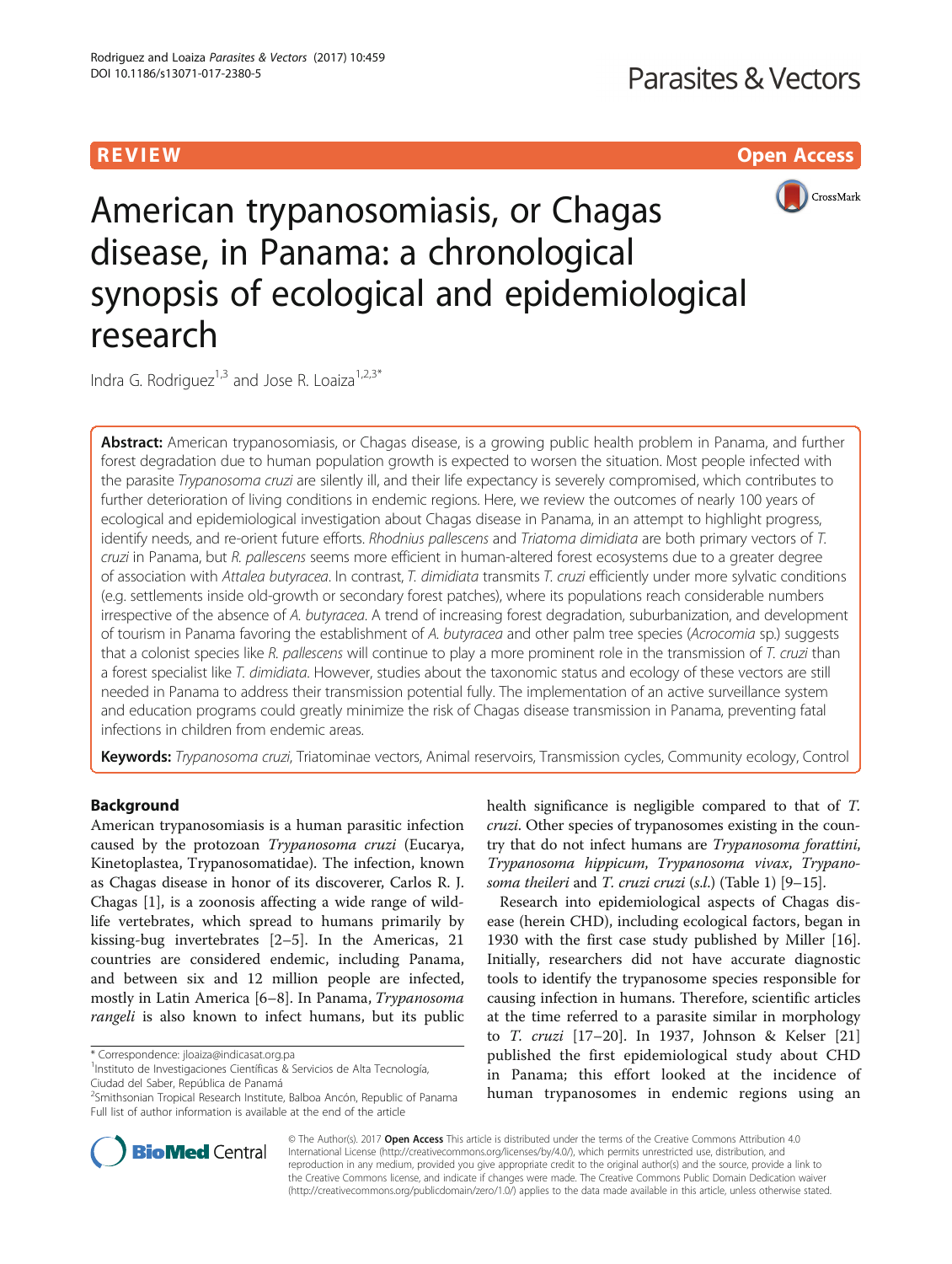| Host order                 | Host family    | Host species                                                 | Common names<br>(English/Spanish)                              | Trypanosome Reference Geographical<br>species |          | origin                                                                                     | Diagnostic test                                                                                                                          |
|----------------------------|----------------|--------------------------------------------------------------|----------------------------------------------------------------|-----------------------------------------------|----------|--------------------------------------------------------------------------------------------|------------------------------------------------------------------------------------------------------------------------------------------|
| Chiroptera                 | Phyllostomidae | Desmodus<br>rotundus<br>(Geoffroy, 1810)                     | vampire bat/<br>vampiro común                                  | T. hippicum                                   |          | Former Panama<br>Canal Zone<br>(Panama)                                                    | <b>UND</b>                                                                                                                               |
| Artiodactyla               | Bovidae        | Bos taurus<br>Linnaeus,<br>1758                              | cattle/ganado<br>vacuno                                        | T. theileri                                   | $[10]$   | <b>UND</b>                                                                                 | <b>UND</b>                                                                                                                               |
| Carnivora                  | Canidae        | Canis lupus<br>familiaris<br>Linnaeus,<br>1758               | dog/perro<br>doméstico                                         | T. cruzi                                      | $[17]$   | Former Panama<br>Canal Zone<br>(Panama)                                                    | Examination of blood by<br>the thick film method;<br>inoculation of guinea pigs,<br>mice and rats with blood<br>taken from infected dogs |
| Cingulata                  | Dasypodidae    | Dasypus<br>novemcinctus<br>Peters, 1864                      | nine-banded<br>armadillo/<br>armadillo                         | T. cruzi                                      | $[17]$   | Arraiján<br>(Panama),<br>Patuga and<br>Parita (Herrera)                                    | Examination of blood by<br>the thick film method                                                                                         |
| Didelphimorfia Didelphidae |                | Didelphis<br>marsupialis<br>Linnaeus,<br>1758                | opossum or<br>black-eared<br>opossum/<br>zarigüeya común       | T. cruzi, T.<br>rangeli                       | [17, 24] | Chilibrillo Caves<br>(Panama),<br>Alhajuela<br>(Panama), Parita<br>and Patuga<br>(Herrera) | Examination of blood by<br>the thick film method                                                                                         |
| Rodentia                   | Sciuridae      | <b>Sciurus</b><br>gerardi<br>morulus Bangs,<br>1898          | squirrel/ardilla                                               | T. cruzi                                      | $[17]$   | Former Panama<br>Canal Zone<br>(Panama)                                                    | Examination of blood by<br>the thick film method                                                                                         |
| Chiroptera                 | Phyllostomidae | Hemiderma<br>perspicillatum<br>aztecum<br>(Saussure, 1869)   | short tail bat/<br>murciélago de<br>cola corta                 | T. cruzi                                      | $[17]$   | Chilibrillo Caves<br>and Bella Vista<br>(Panama)                                           | Examination of blood by<br>the thick film method;<br>inoculation of laboratory<br>animals                                                |
| Chiroptera                 | Phyllostomidae | Phyllostomus<br>hastatus<br>panamensis<br>Allen, 1904        | spear-nosed bat/ T. cruzi<br>murciélago de<br>nariz lanceolada |                                               | $[17]$   | Chilibrillo Caves<br>(Panama)                                                              |                                                                                                                                          |
| Chiroptera                 | Phyllostomidae | Uroderma<br>bilobatum<br>Peters, 1866                        | tent-making bat/<br>murciélago de<br>orejas                    | T. cruzi                                      | $[17]$   | Summit<br>(Panama)                                                                         |                                                                                                                                          |
| Chiroptera                 | Phyllostomidae | Glossophaga<br>soricina leachi<br>Gray, 1844                 | pallas's long-<br>tonqued bat/<br>murciélago<br>siricotero     | T. cruzi                                      | $[17]$   | Bella Vista near<br>Miraflores Locks<br>(Panama)                                           |                                                                                                                                          |
| Chiroptera                 | Phyllostomidae | <b>Atribeus</b><br>jamaicensis<br>jamaicensis<br>Leach, 1821 | fruit bat/<br>murciélago<br>zapotero                           | T. cruzi                                      | $[17]$   | Summit Zoo<br>(Panama)                                                                     |                                                                                                                                          |
| Artiodactyla               | Bovidae        | Bos taurus<br>Linnaeus,<br>1758                              | cattle/ganado<br>vacuno                                        | T. vivax                                      | $[11]$   | Aquadulce<br>(Coclé)                                                                       | Examination of thick<br>blood smears                                                                                                     |
| Didelphimorfia Didelphidae |                | Caluromys<br>derbianus<br>(Waterhouse, 1841)                 | derby's woolly<br>opossum/<br>comadreja                        | T. cruzi                                      | $[24]$   | <b>UND</b>                                                                                 | Examination of thick<br>blood smears                                                                                                     |
| Didelphimorfia Didelphidae |                | Philander opossum<br>(Linnaeus, 1758)                        | gray four-eyed<br>opossum/zorra<br>cuatro ojos                 | T. cruzi                                      | $[24]$   | <b>UND</b>                                                                                 |                                                                                                                                          |
| Chiroptera                 | Phyllostomidae | Desmodus<br>rotundus<br>(Geoffroy, 1810)                     | vampire bat/<br>vampiro común                                  | T. cruzi                                      | $[24]$   | <b>UND</b>                                                                                 |                                                                                                                                          |

<span id="page-1-0"></span>Table 1 List of vertebrate hosts and reservoirs for trypanosome species in Panama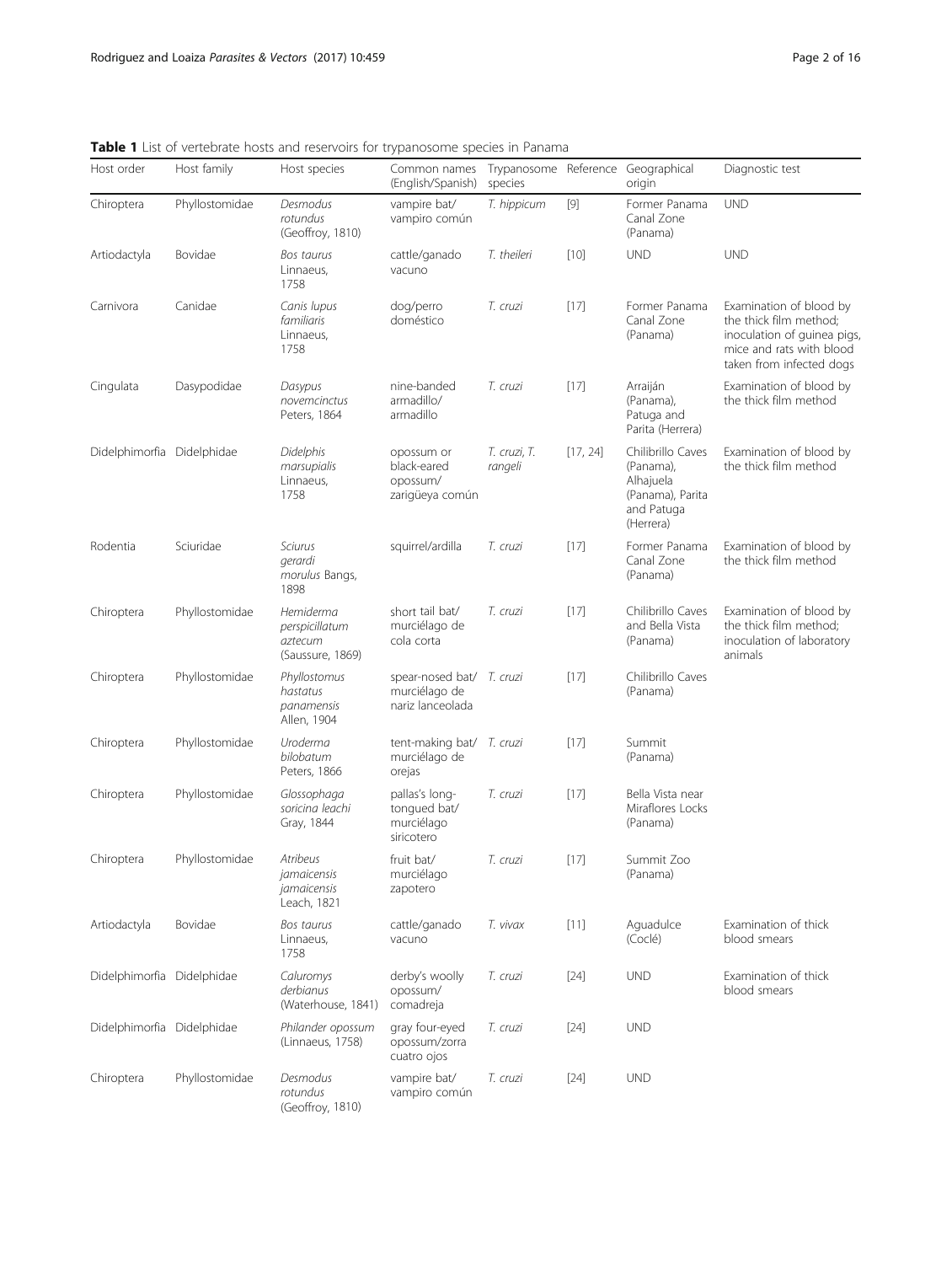# Table 1 List of vertebrate hosts and reservoirs for trypanosome species in Panama (Continued)

| Host order | Host family              | Host species                                         | Common names<br>(English/Spanish)                                         | Trypanosome Reference<br>species         |                         | Geographical<br>origin                                           | Diagnostic test                                                               |
|------------|--------------------------|------------------------------------------------------|---------------------------------------------------------------------------|------------------------------------------|-------------------------|------------------------------------------------------------------|-------------------------------------------------------------------------------|
| Chiroptera | Phyllostomidae           | Carollia perspicillata<br>(Linnaeus, 1758)           | seba's short-<br>tailed bat/<br>murciélago<br>carolia                     | T. cruzi                                 | $[24]$                  | <b>UND</b>                                                       |                                                                               |
| Primates   | Cebidae                  | Cebus capucinus<br>(Linnaeus, 1758)                  | white-fronted<br>capuchin/mono<br>cariblanco                              | T. cruzi.<br>T. rangeli,<br>T. minasense | $[24]$ $^{\rm b}$       | Alanje and Barú<br>(Chiriquí), Darién<br>and Panama              | Examination of thick<br>and thin blood smears<br>stained with Giemsa;         |
| Primates   | Atelidae                 | Ateles fusciceps<br>Gray, 1866                       | black-headed<br>spider monkey/<br>yerre                                   | T. cruzi                                 | $[24]$ <sup>b</sup>     | Chepo, Panama<br>and Darién                                      | inoculation into<br>hemoculture tubes;<br>direct microscopical<br>examination |
| Primates   | Callitrichidae           | Saguinus geoffroyi<br>(Pucheran, 1845)               | the Panamanian,<br>red-crested or<br>rufous-naped<br>tamarin/mono<br>tití | T. cruzi,<br>T. rangeli,<br>T. minasense | $[24, 90]$ <sup>b</sup> | Panama and<br>Colón                                              |                                                                               |
| Primates   | Cebidae                  | Saimiri sciureus<br>(Reinhardt, 1872)                | common squirrel T. cruzi<br>monkey/mono<br>ardilla                        |                                          | $[24]$ <sup>b</sup>     | Chiriquí                                                         |                                                                               |
| Primates   | Cebidae                  | Alouatta villosa<br>(Gray, 1845)                     | red howler<br>monkey/mono<br>aullador                                     | T. mycetae                               | b                       | La Chorrera,<br>Chepo, Panama,<br>Darien and Los<br>Santos       |                                                                               |
| Primates   | Aotidae                  | Aotus trivirgatus<br>(Humboldt, 1812)                | three-striped<br>night monkey/<br>mono nocturno                           | T. sp.                                   | b                       | La Chorrera,<br>Capira, Arraiján,<br>Panama, Colón<br>and Darién |                                                                               |
| Pilosa     | Myrmecophagidae Tamandua | tetradactyla<br>(Linnaeus, 1758)                     | collared anteater<br>or lesser<br>anteater/oso<br>hormiguero              | T. cruzi,<br>T. rangeli,<br>T. legeri    | [24, 84]                | Panama                                                           | Examination of fresh<br>blood films; inoculation<br>of culture media          |
| Pilosa     | Megalonychidae           | Choleopus<br>hoffmanni<br>Peters, 1858               | two-toed sloth/<br>perezoso de dos<br>dedos                               | T. cruzi                                 | $[24]$                  | <b>UND</b>                                                       | Examination of thick<br>blood smears                                          |
| Pilosa     | Bradypodidae             | Bradypus<br>variegatus<br>infuscatus<br>Wagler, 1831 | three-toed sloth/ T. cruzi<br>perezoso de tres<br>dedos                   |                                          | $[24]$                  | <b>UND</b>                                                       |                                                                               |
| Rodentia   | Sciuridae                | Sciurus<br>granatensis<br>Humboldt, 1811             | red-tailed<br>squirrel/ardilla<br>colorada                                | T. cruzi                                 | $[24]$                  | <b>UND</b>                                                       |                                                                               |
| Rodentia   | Echimyidae               | Proechimys<br>semispinosus<br>Tomes, 1860            | tome's spiny<br>rat/mocangué                                              | T. cruzi                                 | $[24]$                  | <b>UND</b>                                                       |                                                                               |
| Rodentia   | Dasyproctidae            | Dasyprocta<br>punctata<br>Gray, 1842                 | agouti or<br>common agouti/<br>neque                                      | T. cruzi                                 | $[24]$                  | <b>UND</b>                                                       |                                                                               |
| Rodentia   | Muridae                  | Rattus rattus<br>(Linnaeus, 1758)                    | black rat/rata<br>negra de los<br>tejados                                 | T. cruzi                                 | $\left[ 24\right]$ b    | <b>UND</b>                                                       |                                                                               |
| Rodentia   | Cricetidae               | Tylomys<br>panamesis<br>(Gray, 1873)                 | panamanian<br>climbing rat/rata<br>trepadora                              | T. cruzi                                 | $[24]$                  | <b>UND</b>                                                       |                                                                               |
| Rodentia   | Echimyidae               | Diplomys labilis<br>(Bangs, 1901)                    | rufous tree rat/<br>rata espinosa                                         | T. cruzi                                 | $[24]$                  | <b>UND</b>                                                       |                                                                               |
| Carnivora  | Procyonidae              | Nasua narica<br>(Linnaeus, 1766)                     | white-nosed<br>coati/gato solo                                            | T. cruzi                                 | $[24]$                  | <b>UND</b>                                                       |                                                                               |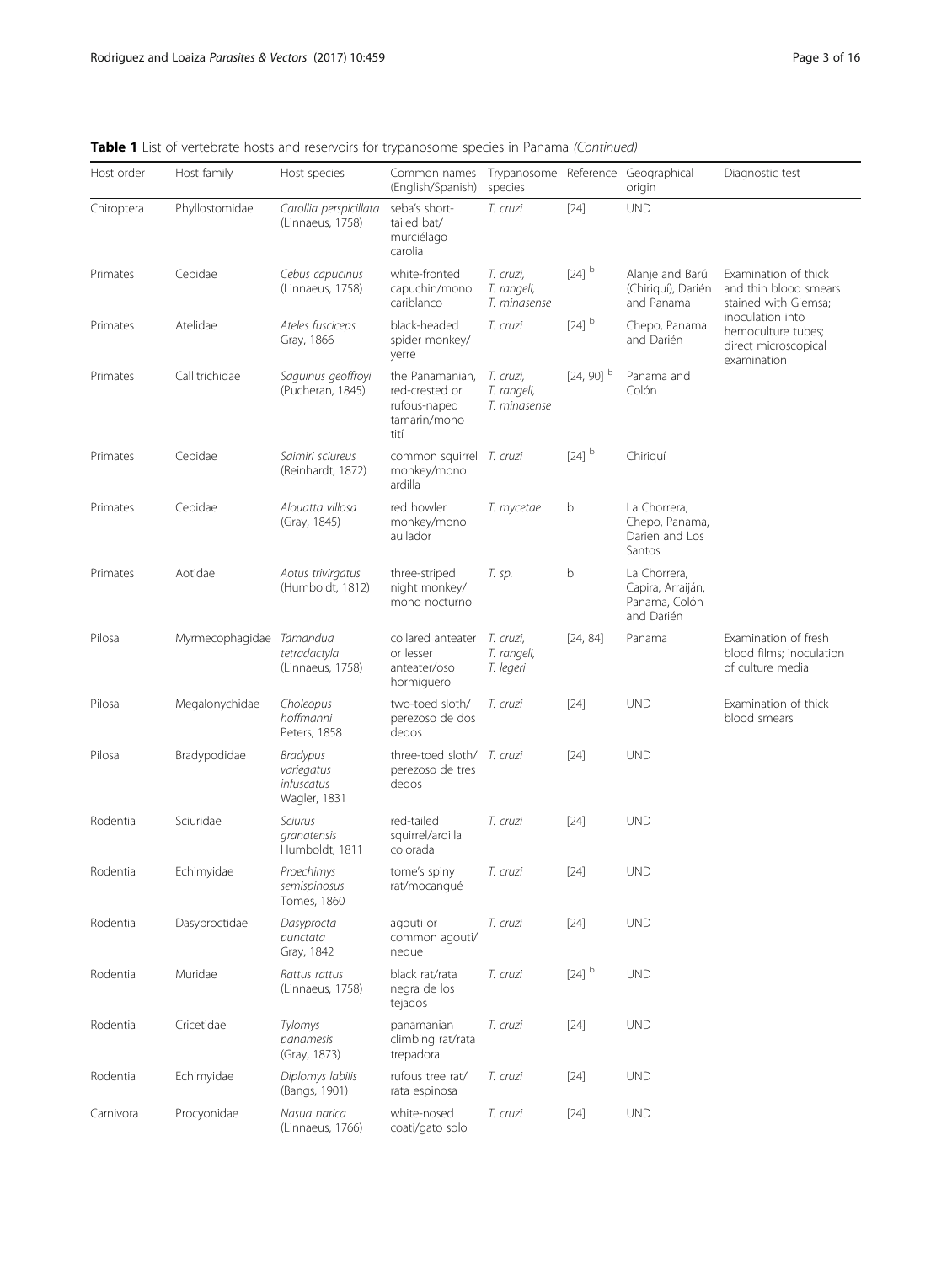Table 1 List of vertebrate hosts and reservoirs for trypanosome species in Panama (Continued)

| Host order | Host family      | Host species                                        | Common names<br>(English/Spanish)         | Trypanosome<br>species | Reference | Geographical<br>origin      | Diagnostic test                                                                            |
|------------|------------------|-----------------------------------------------------|-------------------------------------------|------------------------|-----------|-----------------------------|--------------------------------------------------------------------------------------------|
| Carnivora  | Procyonidae      | Potos flavus<br>(Schreber, 1774)                    | kinkajou/<br>cusumbi o<br>mico de noche   | T. cruzi               | $[24]$    | <b>UND</b>                  |                                                                                            |
| Carnivora  | Procyonidae      | Bassaricyon<br>gabbii Allen,<br>1876                | bushy-tailed<br>olingo/olingo             | T. cruzi               | $[24]$    | <b>UND</b>                  |                                                                                            |
| Rodentia   | Muridae          | Mus musculus<br>Linnaeus, 1758 <sup>a</sup>         | mouse/ratón                               | T. rangeli             | $[24]$    | <b>UND</b>                  |                                                                                            |
| Rodentia   | Muridae          | Ratus norvegicus<br>(Berkenhout, 1769) <sup>a</sup> | rat/rata                                  | T. rangeli             | $[24]$    | <b>UND</b>                  |                                                                                            |
| Rodentia   | Cricetidae       | Oryzomys<br>capito (Olfers, 1818)                   | large-headed<br>rice rat/rata<br>arrocera | T. forattinii          | $[12]$    | Trinidad forest<br>(Panama) | Examination of heart<br>blood smears                                                       |
| Squamata   | Phyllodactylidae | Tetradactylus<br>rapicauda<br>(Houttuyn, 1782)      | turnip-tailed<br>gecko/gecko              | T.<br>thecadactyli     | b         | <b>UND</b>                  | Examination of toe<br>blood smears or<br>brachial artery stained<br>using Giemsa technique |

<sup>a</sup> Experimentally infected with T. cruzi<br><sup>b</sup> Additional file 1: Table S1

<sup>b</sup>Additional file [1](#page-12-0): Table S1

Undetermined: UND

immunological test. However, during the following years, there were no related publications. Scientific efforts on CHD increased in Panama toward the end of the 1950s, with the seminal work of Dr. Octavio Sousa on the biology and ecology of triatomine bugs. Dr. Sousa reported three species of triatomines naturally infected with T. cruzi, worked on the development of diagnostic methods for T. cruzi, and investigated the distribution of T. cruzi and T. rangeli in endemic areas of Panama [[22, 23\]](#page-13-0). In addition, Sousa identified a preliminary list of vertebrate hosts and reservoirs for these two trypanosome species (Table [1,](#page-1-0) Fig. [1\)](#page-4-0) [\[13](#page-13-0), [24](#page-13-0)–[27](#page-13-0)]. As a result, efforts by Dr. Sousa contributed to a better understanding of CHD in southern Central America. Other researchers added important contributions between 1970 and 1990, which were largely about parasite biology, biochemistry, pathogenesis and treatment of CHD itself [[28](#page-13-0)–[34\]](#page-13-0). The focus of these investigations was on the transmission cycle, the taxonomy of insect vectors, and the identification of animal reservoirs of T. cruzi [[35](#page-13-0)–[40\]](#page-13-0). More recently, important scientific advances were made in the detection and identification of T. cruzi and T. rangeli using serological and molecular techniques [\[41](#page-13-0)–[43](#page-13-0)], plus additional CHD foci were discovered in rural areas of Panama [\[44](#page-13-0), [45](#page-13-0)].

The scope of eco-epidemiologic research about CHD in Panama has evolved through time. For most of the twentieth-century, scientific efforts adopted a pattern of discovery and data reporting type of research, which greatly helped to unravel the natural history of this complex zoonotic disease. At present, however, the focus is centered on studies trying to understand the community ecology of CHD [\[46](#page-13-0)–[48](#page-13-0)]. Chagas disease, as with many other multilayered zoonotic diseases, requires a community-scale approach to complement traditional epidemiological approaches to untangle disease transmission. The proposed synthesis of "disease community ecology" offers a theoretical framework and the analytical tools to move beyond clinical outcomes of disease in humans, and considers the full suite of species that influence infection dynamics [[48](#page-13-0)]. Moreover, in this more holistic conceptual framework, not only is the classic epidemiological triad considered (i.e. parasite-vector-host), which was widely studied between 1960 and 1990, but also the influence of habitat alteration on disease prevalence [\[2](#page-12-0), [46](#page-13-0)–[48\]](#page-13-0). Recent efforts in Panama investigated the impact of anthropogenic habitat alterations on the community structure of hosts and vectors and assessed mechanisms by which these changes may increase transmission risk. Gottdenker and colleagues [\[49, 50](#page-13-0)] applied community ecology as the framework, and hypothesis testing as the method, to understand how habitat fragmentation affects the interactions between parasites, vectors, and reservoirs comprising the enzootic cycle of CHD.

Lately, there has been a growing regional interest to review information about vector-borne infectious diseases affecting humans. These efforts are key to effectively manage neglected tropical zoonotic infections such as Plasmodium vivax malaria, leishmaniasis, and CHD, among others [[3](#page-12-0)–[5](#page-12-0), [7](#page-13-0), [51\]](#page-13-0). The information conveyed in these documents could be used to design efficacious prevention and mitigation strategies targeting the pathogens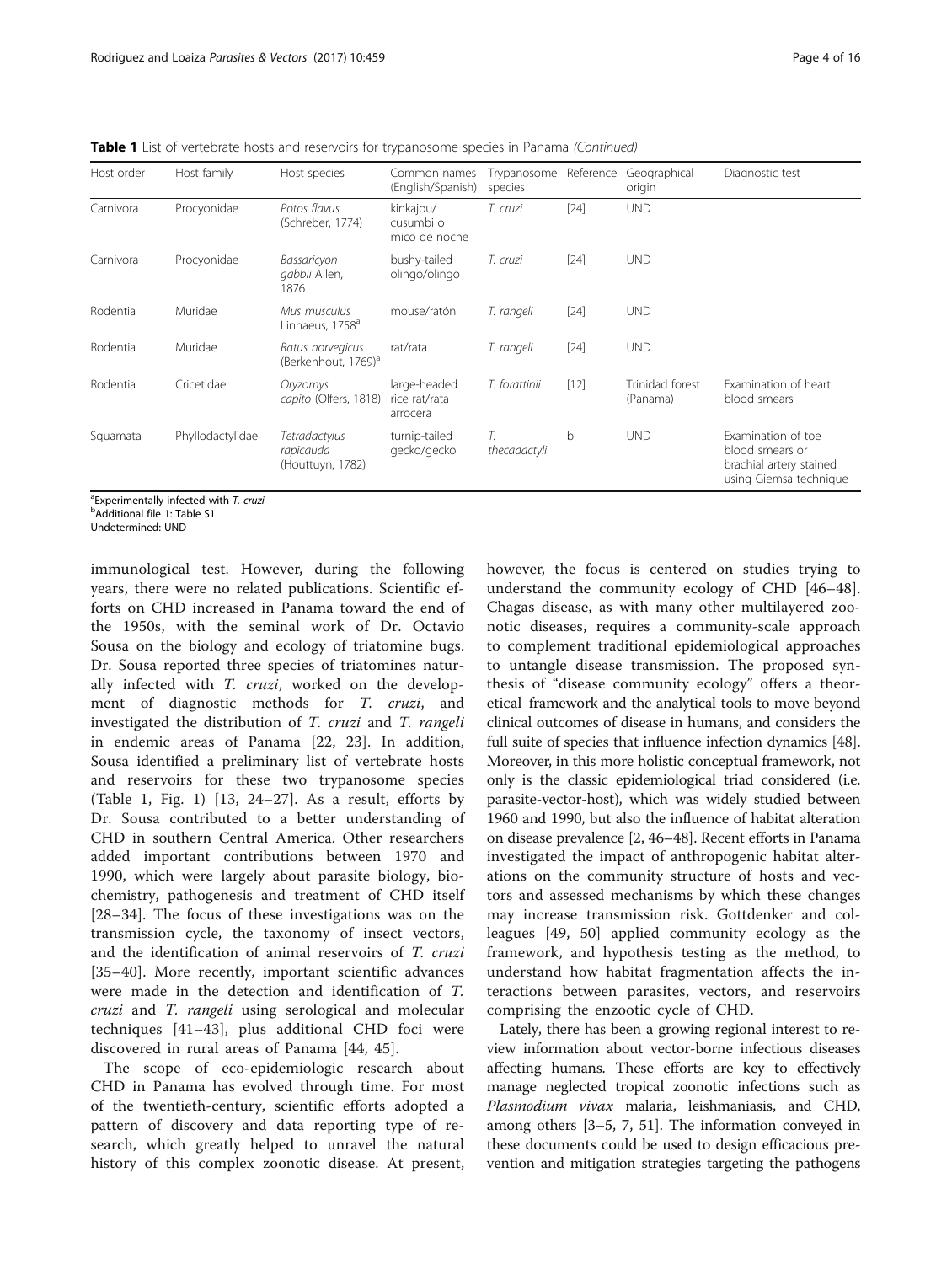<span id="page-4-0"></span>

that cause these infections. The information can also help to appreciate the array of studies completed locally about these zoonoses, thus helping to avoid redundant research pursuits and to steer the scientific agenda further. The rationale for this review article is to describe the historical evolvement of scientific research about the ecology and epidemiology of CHD in Panama. In so doing, we aim at highlighting the work of prominent researchers and their key findings in studies conducted since 1930 (Additional file 1: Table S1). We put special emphasis on the transmission dynamics of T. cruzi, the bionomic of some species of Triatominae vectors, and the role of habitat degradation into transmission risk. Our considerations may potentially help to identify research needs and to reorient future efforts about what is currently considered to be a growing public health concern in Panama.

#### Symptomatology, diagnosis and treatment

CHD is a two-phase clinical infection; the acute phase progresses in individuals of all ages, but children are

typically most affected [[24](#page-13-0), [33, 34\]](#page-13-0). During the acute phase, a unilateral palpebral edema and conjunctivitis with ipsilateral regional lymphadenopathy, known as Romaña sign, develop around the eyebolt. However, many Panamanian patients do not have this symptom [[24, 52\]](#page-13-0). Fatal cases during the acute phase of CHD in Panama are characterized by severe dyspnea and progressive myocarditis with arrhythmia, cardiomegaly, vomiting, and anuria. After the acute phase, infected people enter an indeterminate phase without symptomatology (i.e. chronic phase), but are still considered ill with positive serology [[24, 50, 53](#page-13-0), [54\]](#page-13-0). The most common clinical manifestations in confirmed cases of CHD in Panama are cardiac arrhythmia, cardiomegaly, dysfunction of nerve conduction, fever, and cervical and submaxillary adenitis. However, patients in both phases may have no apparent clinical symptoms [\[16, 19, 34\]](#page-13-0).

In the Southern Cone region (southern South America), CHD is frequently associated with megaviscera (i.e. megaesophagus and megacolon), in Panama, several studies of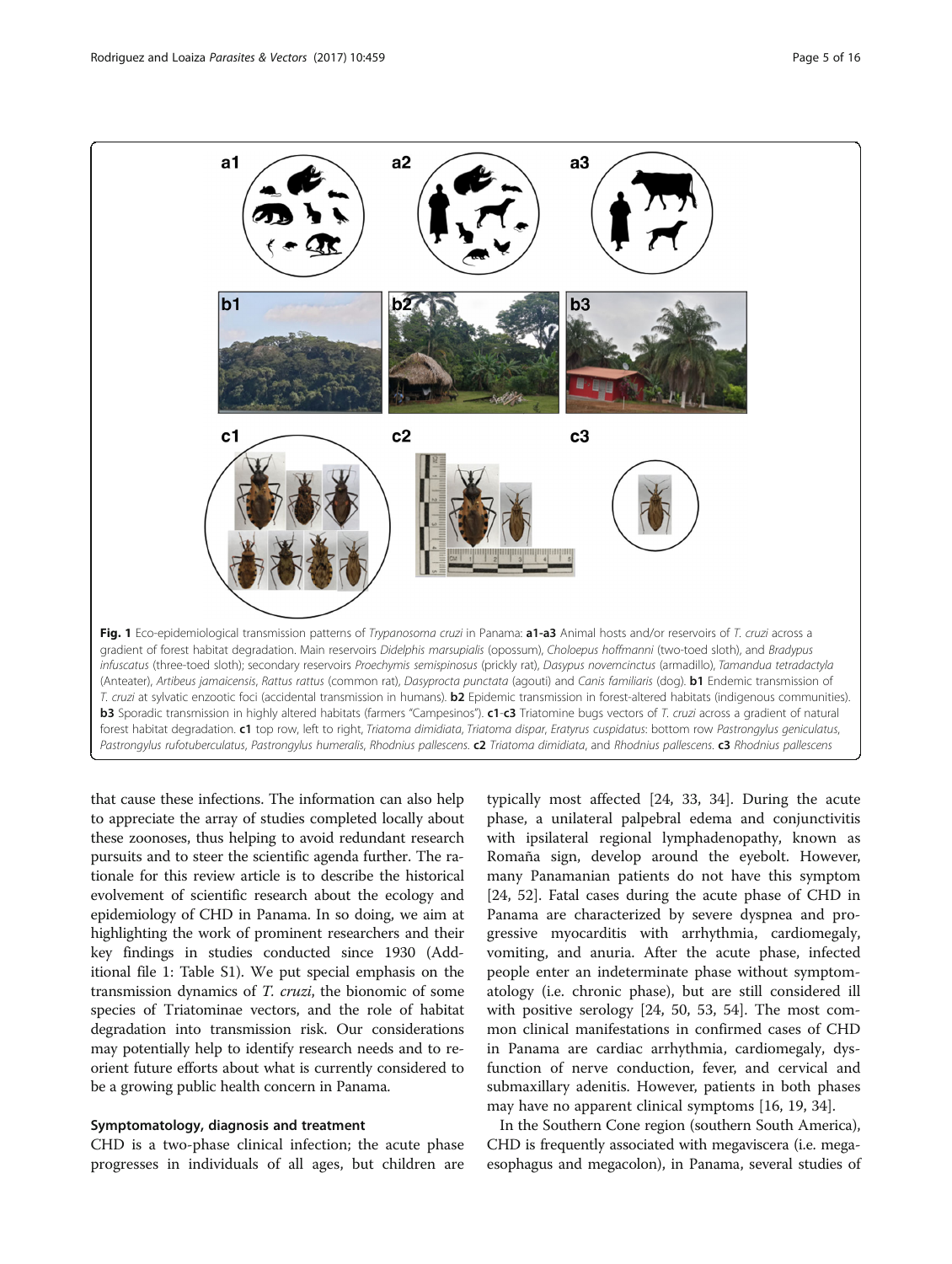esophageal transit failed to detect these manifestations in local patients. Parasitemia is short, and the chronic phase is benign in Panama compared to the one documented in South America [[24](#page-13-0), [28, 55, 56\]](#page-13-0). Some studies suggest that different clinical manifestations between Panama and South American countries could be the result of genetic divergence among discrete geographic strains of T. cruzi, or due to differences in human immune responses. Furthermore, similar clinical manifestations to those found in Panamanian patients were also detected in Rattus rattus (common rat) and Canis familiaris (domestic dog), which were either infected with *T. cruzi* naturally or experimentally [\[20, 30, 57](#page-13-0)]. These findings may indicate the existence of a distinct strain of T. cruzi in Panama, which may harbor specific phenotypic features regarding pathogenicity and virulence. This theory would explain the distinct clinical profile found locally. Scientific studies in Panama have confirmed the existence of a discrete strain of T. cruzi, which is thought to have co-evolved intimately with Didelphis marsupialis (black-eared or common opossum) and Rhodnius pallescens [[58](#page-13-0)–[61\]](#page-13-0). This strain is known as T. cruzi I, and it is genetically different from South American strains [[58](#page-13-0), [59,](#page-13-0) [62\]](#page-14-0). Currently, *T. cruzi* is subdivided into six discrete typing units (DTU) (i.e. TcI, TcII, TcIII, TcIV, TcV and TcVI), of which TcI is the most widely distributed in the Americas. Furthermore, there is empirical evidence suggesting that TcI transits between sylvatic and domestic cycles and that it is associated with cardiac complications in humans [\[63](#page-14-0)–[65](#page-14-0)].

Very few CHD cases were diagnosed in Panama at the time of its discovery [[16](#page-13-0), [19](#page-13-0)]. In fact, detection of T. cruzi is rare in the country thus far, even with better diagnostic methods, and people often visit hospitals for other reasons without knowing they are infected. Johnson & Kelser [[21\]](#page-13-0) attributed this difficulty to the irregular occurrence of parasites in peripheral blood and to the lack of accuracy in microscopic examination intended to identify T. cruzi. Also, inoculation and culture of T. cruzi in susceptible animals or xenodiagnostic techniques using insect vectors are limited approaches to detect low volumes of parasites in the blood. Johnson & Kelser [\[21](#page-13-0), [66](#page-14-0)] demonstrated the presence of trypanosomes throughout most of Panama. These authors inspected 10,570 human samples for the presence of trypanosomatids using the fixation complement test and estimated an overall infection rate of 1.86%. However, most positive samples came from the former Panama Canal Zone. The fixation complement test, based on cultures of T. cruzi, was considered an adequate diagnostic tool at the time because it did not display cross-reaction among different species of trypanosomes. Later on, other studies provided serological and biochemical markers for the detection of T. cruzi, and these have been widely used since the

1970s [[22, 24](#page-13-0), [67\]](#page-14-0). More recently, significant advances were made in parasite diagnosis and identification through molecular techniques such isoenzyme genotyping, multiplex PCR, and automated Sanger DNA sequencing for nuclear loci [[43, 60,](#page-13-0) [68\]](#page-14-0). Because of reagent- and equipment-related costs, these modern molecular techniques are expensive, whereas rapid serological tests are cost-effective and useful tools to diagnose T. cruzi infections in humans. However, there is still a concern about false-positive results due to cross-reactivity with T. rangeli [[2\]](#page-12-0).

There are very few reports about treating or curing CHD in Panama [[54](#page-13-0)]. The first clinical cases reported in the country were managed without medication [[16\]](#page-13-0). In 1976, Blandón et al. [[33\]](#page-13-0) administered doses of metronidazole, primaquine, levofuraltadone, and isopentaquina to 47 patients, including 44 in the acute phase. Metronidazole was the most effective drug because it successfully cleared the infection without patient intolerance or death. Currently, the most used drugs to treat *T. cruzi* infections in Panama are nifurtimox [5-nitrofuran (3-methyl-4-(5′-nitrofurfurylideneamine)tetrahydro-4H-1,4-tiazine-1,1-dioxide] and benznidazole [2-nitroimidazole (N-benzyl-2-nitroimidazole acetamide]. These drugs were developed four decades ago, have limited efficacy in patients in the chronic phase, and can produce harmful side effects [\[2](#page-12-0), [54](#page-13-0), [69](#page-14-0)–[72\]](#page-14-0). Recent advances in drug discovery in Panama, specifically bioactive components extracted from the bacterium Bacillus pumilus, which was isolated from the black coral Antipathes sp., have shown the ability to constrain the growth of T. cruzi [[73\]](#page-14-0). Other compounds derived from Panamanian isolates of the mangrove Pelliciera rhizophorae have also demonstrated selective anti-parasitic activity against T. cruzi [\[74](#page-14-0)]. It is worth mentioning that drug trials in Panama using bioactive components extracted from bacteria, corals, and other trypanostatics have all been in vitro. Thus, there are still many steps before they can be considered in human trials.

## Eco-epidemiology and transmission

Conventionally, T. cruzi infection in Panama has been typified as a forest zoonosis, with humans being casually infected when entering the enzootic cycle, which is disseminated to a great variety of animal vertebrates, by six species of blood-sucking triatomine bugs (Fig. [1](#page-4-0)). Notwithstanding, transmission can proceed along a gradient of forest degradation, not in a spillover fashion like in the case of arthropod-borne viral pathogens (i.e. arboviruses) and mosquitoes, but rather as a well-adapted system in which deforestation fosters biodiversity losses while boosting the ecologic links between primary triatomine vectors and major animal reservoirs of T. cruzi [[49, 50](#page-13-0)]. Moreover, deforestation, urbanization, and other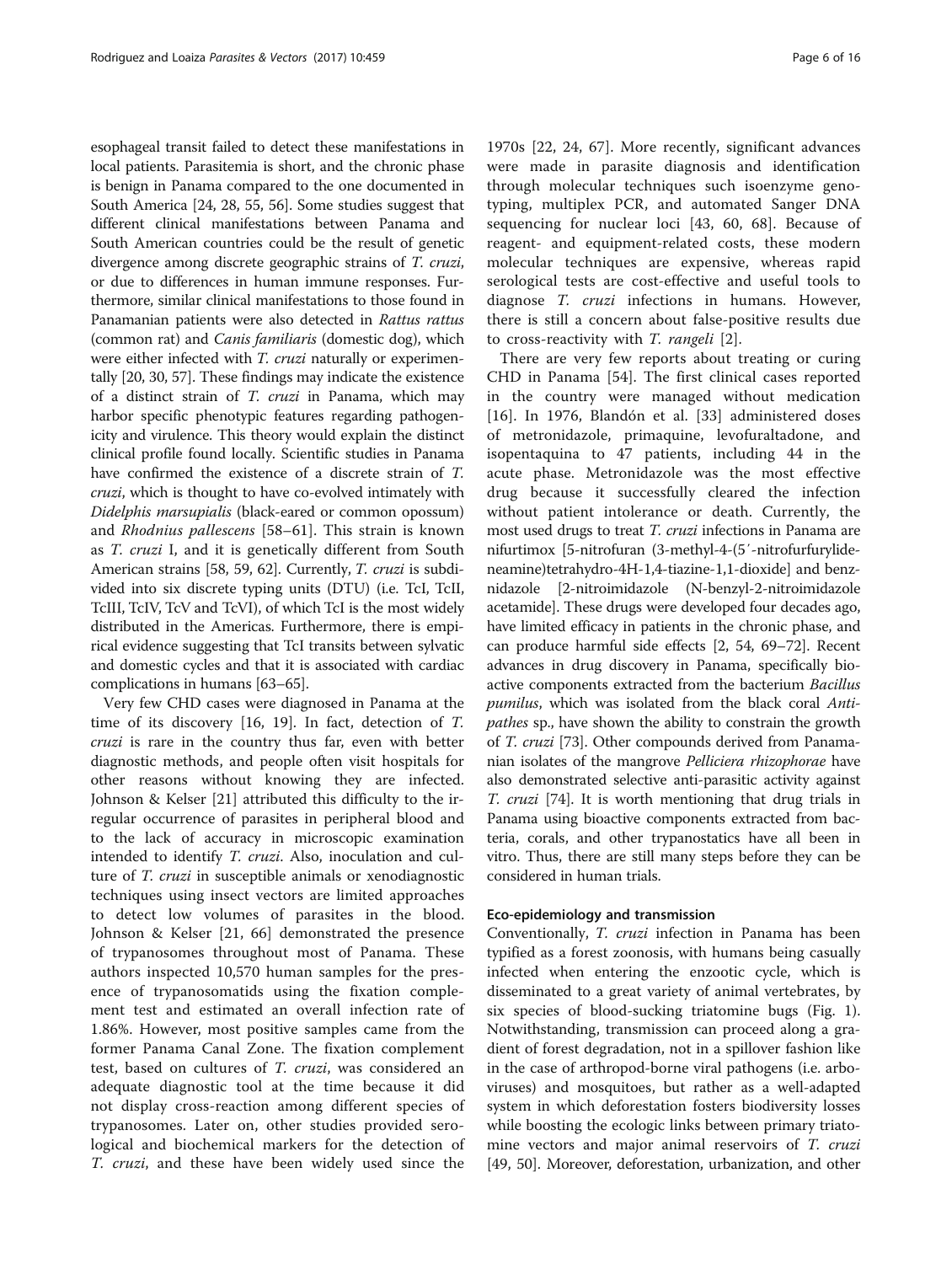human activities can bring people into closer contact with triatomine disease-carrying vectors, thus creating opportunities for the colonization and establishment of these insects in human settlements [[4](#page-12-0)]. However, not every kind of landscape change seems to increase CHD epidemiologic risk in Panama. Rather, transmission of T. cruzi in human-altered settings appears to be worsened by artisanal practices that use certain palm trees and their foliage and fruits for food, to build thatch roofs of houses or to make fermented wine-like beverages [[75](#page-14-0), [76\]](#page-14-0). Because of this type of exploitation, these palms proliferate abundantly throughout rural topographies of the country, and serve as a disease epicenter, favoring the aggregation of key vectors and reservoirs of T. cruzi near human habitations (Fig. [1\)](#page-4-0). Research in Brazil suggested that the reproductive biology of some species of Attalea benefit the most from environmental changes such as deforestation and soil degradation [\[77](#page-14-0)].

Trypanosoma cruzi and T. rangeli are often found coinfecting animals or humans; both species are endemic to the neotropics and co-occur within Panama [[22, 24](#page-13-0)]. Transmission of T. cruzi occurs during blood consumption when triatomine bugs deposit trypomastigote forms along with their feces near the bite site. Later, affected individuals scratch this area, dragging parasites into the wound or eyes, thus facilitating the invasion of internal tissues [[2](#page-12-0)]. Trypanosoma rangeli, on the contrary, is transmitted via saliva when bugs are ingesting blood [\[78, 79](#page-14-0)]. The infection caused by T. rangeli, reported for the first time in Panama in 1957, is symptomless due to low pathogenicity compared to the infection with T. cruzi [\[22\]](#page-13-0). Trypanosoma rangeli is usually found infecting the digestive tract, hemolymph, and salivary glands of R. pallescens, but in Panama, it does not seem to be capable of infecting other bugs, including Triatoma dimidiata [\[24\]](#page-13-0). This implies that a high degree of specificity exists between the Panamanian strain of T. rangeli and R. pallescens [\[78, 79](#page-14-0)]. Other ways of transmission of T. cruzi and T. rangeli to humans, such as organ transplants or blood transfusion from infected donors, although possible, have not been reported in Panama.

CHD, mainly detected in the provinces of Panama, Coclé and Colon, seems largely localized to central Panama, where human infection rate normally ranges from 0.5 to 8.8% [[22\]](#page-13-0). However, since adequate ecologic conditions for the transmission of T. cruzi have been reported from the entire country, this is likely due to the concentration of studies in this area, plus considerable case is underreporting nationwide [\[22, 24](#page-13-0), [49](#page-13-0), [80](#page-14-0)]. Sousa & Johnson  $[22]$  reported *T. rangeli* to be six times more prevalent in rural Provinces of Panama, Coclé and Colón than T. cruzi, based on microscopic examination. Sousa [[24\]](#page-13-0) speculated that this was due to a steady contact between people and R. pallescens since this vector is the only one capable of transmitting T. rangeli in Panama. However, R. pallescens is found infected with T. cruzi more frequently than with *T. rangeli*, which suggests differences in the vectorial competence of R. pallescens for these two parasite species [[22](#page-13-0), [42,](#page-13-0) [81](#page-14-0)]. The greater prevalence of T. rangeli in humans could be due to a more efficient way of transmission via saliva as compared to that of *T. cruzi* via contaminated feces [\[3](#page-12-0)]. Some studies also suggest that this outcome is likely due to the fact that an initial exposure to T. rangeli might confer immune protection against a subsequent infection with T. cruzi [[22, 42,](#page-13-0) [81](#page-14-0), [82](#page-14-0)]. Recently, new CHD foci were detected in the district of Santa Fe, located north of Veraguas's Province, and also in Chepo and Chiman, in eastern Panama. Authors in these studies reported equivalent infection rates of T. cruzi and T. *rangeli* in humans as well as in R. pallescens  $[44, 45]$  $[44, 45]$ .

### Animal reservoirs

CHD is in principle a neotropical zoonosis that involves a large variety of vertebrate and invertebrate species as hosts, reservoirs, and vectors. However, due to increased international travel in recent decades, this infection has greatly expanded from its original geographical range [[2](#page-12-0)–[4\]](#page-12-0). In 1972, Octavio Sousa [\[24\]](#page-13-0) published a list of 26 species of mammals in Panama that were found infected with *T. cruzi* based on microscopy. This record included six species of rodents, five bats, four primates, three marsupials, edentates, and carnivores, in that order (Table [1](#page-1-0); Fig. [1](#page-4-0)). Among the rodents and marsupials, R. rattus and D. marsupialis are considered major reservoirs of T. cruzi in peridomestic settings, whereas Proechimys semispinosus (prickly rat) is an important reservoir under sylvatic conditions [[30,](#page-13-0) [83\]](#page-14-0). Other species of wild animals that serve as a reservoir of T. cruzi in Panama are Dasypus novemcinctus (armadillo), Tamandua tetradactyla (anteater), Bradypus infuscatus (three-toed sloth), and the bat Artibeus jamaicensis [\[17](#page-13-0), [84, 85\]](#page-14-0).

Birds in general, including chickens, are considered refractory to infection with T. cruzi, which might suggest that they could be good candidates for zoo-prophylactic control strategies [\[86](#page-14-0)]. Besides, chickens frequently eat triatomines in peridomiciliary and domiciliary areas and could diminish their populations to some degree. For example, Cecere et al. [\[87](#page-14-0)] proposed that the exclusion of chickens from peridomiciliary areas could increase T. cruzi infection rates in humans. Moreover, recent studies conducted in rural localities of central Panama reported dogs commonly infected with T. cruzi, reaching prevalence rates of up to 11.1%, which could also suggest a role as a domestic reservoir [[88, 89\]](#page-14-0).

Trypanosoma rangeli has been identified from 15 species of wild mammals including D. marsupialis, which is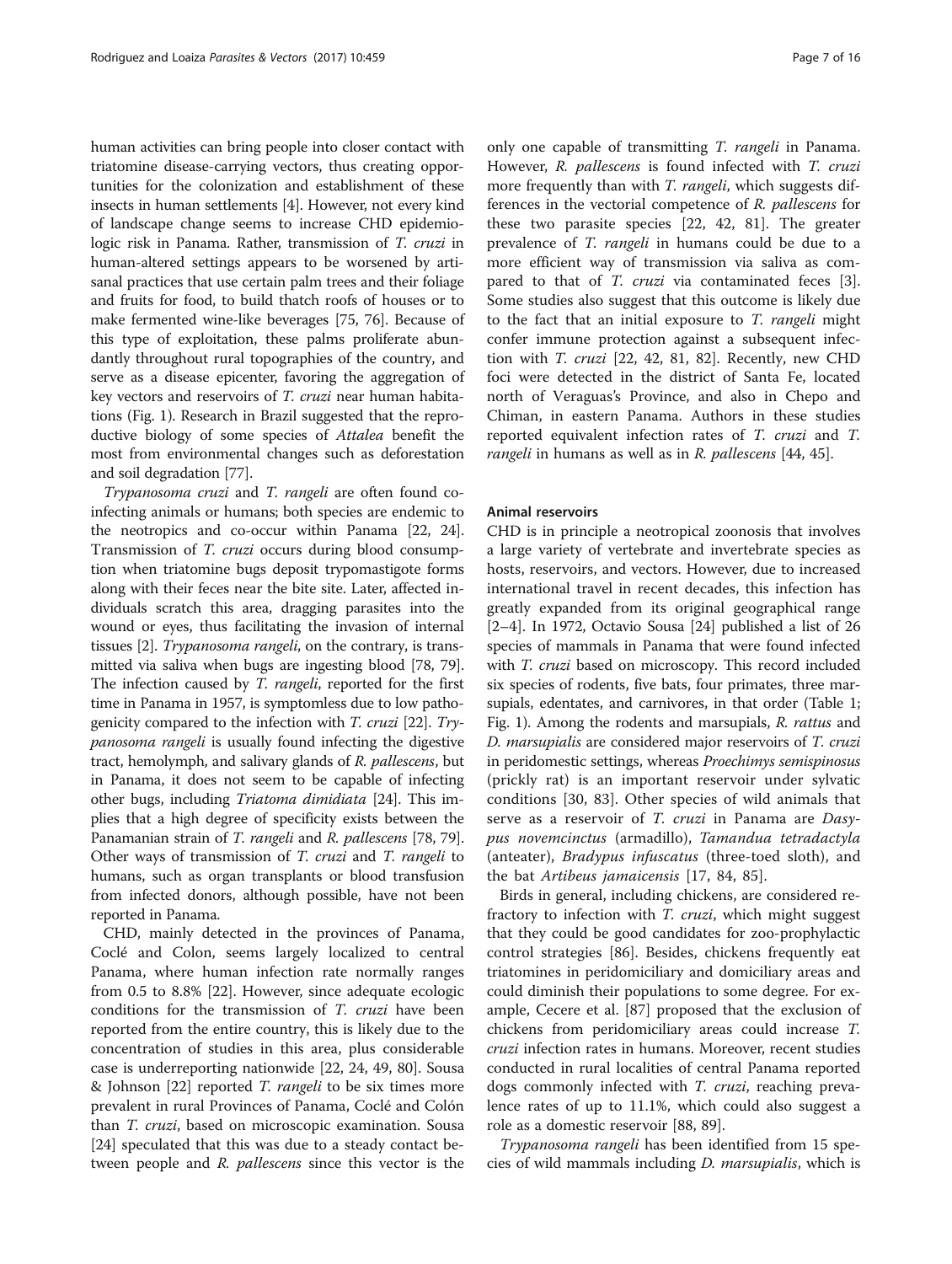frequently found co-infected with T. cruzi (Table [1](#page-1-0), Fig. [1\)](#page-4-0) [[17\]](#page-13-0). Sousa & Dawson [[90\]](#page-14-0) proposed Saguinus geoffroyi (titi monkey) as another natural reservoir of T. cruzi and T. rangeli in Panama and anticipated a high risk of infection to people adopting these animals as pets. These monkeys can migrate from nearby forested areas into houses, possibly searching for food. A high prevalence of T. rangeli in S. geoffroyi implies a close relationship with R. pallescens, but this could also be due to horizontal transmission during the rainy season when these monkeys feed massively on triatomine bugs [[13](#page-13-0)]. Because of the pleomorphic nature of epimastigotes of T. cruzi, surveillance studies based on microscopy are insufficient to describe pathogen-host relationships. Follow-up studies, based on molecular approaches to identification (i.e. DNA barcoding), are needed to confirm the specificity of pathogen-host species associations.

#### Vectors of T. cruzi and T. rangeli

Triatominae bugs vectoring T. cruzi in Panama were identified during the 1930s; these insects belong to various genera within the subfamily Triatominae (order Hemiptera), and are commonly known in Panama as "chinches mamones" or "chinches de monte" [\[35](#page-13-0), [38](#page-13-0), [83, 91](#page-14-0)]. Triatominae species found naturally infected and capable of transmitting T. cruzi in Panama are Triatoma geniculata (named as Panstrongylus geniculatus later on) [\[17](#page-13-0), [18](#page-13-0)], R. pallescens [\[92](#page-14-0)], Eratyrus cuspidatus [[93](#page-14-0)] and T. dimidiata [[94](#page-14-0)] (Table [2\)](#page-8-0). Clark & Dunn [\[17\]](#page-13-0) incriminated R. prolixus as one of the main vectors of T. cruzi in Panama, but the occurrence of this species was never confirmed in the country [\[24,](#page-13-0) [95\]](#page-14-0). Furthermore, mistakenly identified as Triatoma venosa by Champion [[96](#page-14-0)] and Usinger [[97](#page-14-0)], Triatoma dispar is another potential vector of T. cruzi in Panama, and was found naturally infected in the forest canopy of eastern Panama [\[23\]](#page-13-0). In addition, Panstrongylus humeralis and Panstrongylus rufotuberculatus were incriminated as vectors of T. cruzi in Panama, but these are primarily sylvatic species associated with animal caves, burrow nests, and tree holes in pristine forest environments [\[25\]](#page-13-0). Therefore, they are not usually found near human settlements [\[24\]](#page-13-0). Cavernicola pilosa, a cave-dwelling species parasitizing bats, was also found infected with T. cruzi in Panama [[24](#page-13-0), [91\]](#page-14-0).

Rhodnius pallescens and T. dimidiata are considered to be the primary vectors of T. cruzi in Panama [\[22, 24](#page-13-0), [35](#page-13-0), [38](#page-13-0), [76, 97\]](#page-14-0). The former appears to predominate in the central part of the country, whereas T. dimidiata is most commonly known from the western region [\[22, 24](#page-13-0)]. This apparent inter-species spatial segregation seems more associated with discrete environmental circumstances in these areas matching the ecologic requirements of each species. For instance, R. pallescens thrives in central Panama, where in the last 60 years human population

growth has prompted the transformation of forest into land for agriculture and livestock production. These landscape changes favor the proliferation of certain palm tree species [[76](#page-14-0)], which in turn, seem to facilitate the demographic expansion of R. pallescens [\[98\]](#page-14-0). In contrast, T. dimidiata appears to be more associated with less-altered forest habitats in western Panama, where it is able to maintain large and stable population sizes without palm trees [\[24](#page-13-0), [99](#page-14-0)].

## Vector bionomics of R. pallescens and T. dimidiata

Pipkin [\[85](#page-14-0)] posited that ecological niche, the degree of domiciliation, host feeding behavior, and rate of infection with *T. cruzi* are the most important factors shaping the local transmission role of different species of triatomines. In Panama, R. pallescens is closely associated with Attalea butyracea (e.g. Royal, Wine, or Corozo palm), a species of palm tree formerly known as Scheelea zonensis [[75, 99, 100](#page-14-0)]. Attalea butyracea is prevalent across the country, is found in both primary and secondary forest habitats, but most commonly in savanna ecosystems, prairies, and realms for agriculture and livestock development, often in close proximity to human habitations [[75, 76, 100](#page-14-0)]. This palm offers proper conditions of humidity and temperature as well as food (i.e. *D. marsu*pialis) for the development of R. pallescens [[98](#page-14-0), [100](#page-14-0)]. Moreover, recent studies suggested that R. pallescens, which under laboratory conditions can fly up to 5 km before tiring, could invade houses attracted by light from nearby palm trees [\[101](#page-14-0), [102](#page-14-0)]. Therefore, the presence of A. butyracea near human communities is considered an important risk factor for CHD transmission.

Pipkin [\[85](#page-14-0)] deduced that the abundance of R. pallescens in houses of CHD endemic communities from central Panama exceeded that of other triatomines. He found nymphs and adults of R. pallescens inside houses, showing for the first time that this triatomine species could enter households and nourish on humans. However, in other studies, R. pallescens was collected most commonly outdoors than indoors [\[101](#page-14-0), [103](#page-14-0)]. Differences in the degree of domiciliation of R. pallescens across Panama could be an artifact of ecological, demographic, and socioeconomic disparities among different study sites. For example, particular housing conditions are essential for the colonization and adaptation of R. pallescens; houses built with mud, clay, and palm leafs may be more vulnerable to invasion than those built with brick, cement, and metal roofs. Moreover, houses surrounded by palm trees (e.g. Attalea spp. and Acrocomia spp.) and animal shelters might promote a faster invasion of R. pallescens as opposed to others that lack these conditions [[2, 3,](#page-12-0) [24,](#page-13-0) [100\]](#page-14-0).

Initial studies about host-feeding ranges of Panamanian triatomines indicated that R. pallescens feeds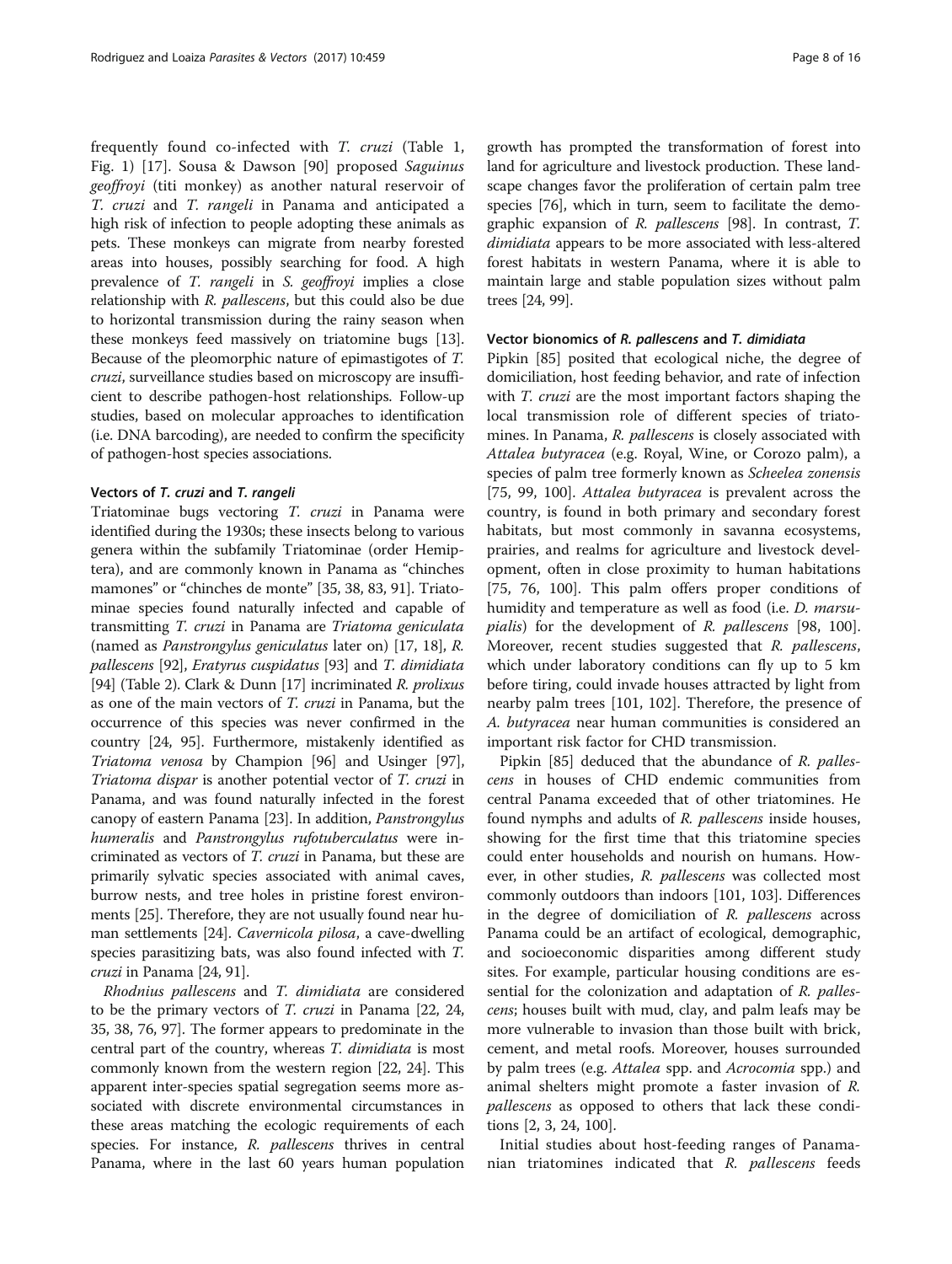<span id="page-8-0"></span>

|                              |                                      |                                                                                                                                                                                                                                                                                           | Table 2 Triatominae species found naturally infected and capable of transmitting T. cruzi and T. rangeli in Panama                                                                                                                                                                                                                                                                                                                                                                                                                                                                                                                            |                                        |                    |          |                                                                                                                                                       |
|------------------------------|--------------------------------------|-------------------------------------------------------------------------------------------------------------------------------------------------------------------------------------------------------------------------------------------------------------------------------------------|-----------------------------------------------------------------------------------------------------------------------------------------------------------------------------------------------------------------------------------------------------------------------------------------------------------------------------------------------------------------------------------------------------------------------------------------------------------------------------------------------------------------------------------------------------------------------------------------------------------------------------------------------|----------------------------------------|--------------------|----------|-------------------------------------------------------------------------------------------------------------------------------------------------------|
| Triatominae<br>taxa          | Trypanosome species [ref]            | Habitat                                                                                                                                                                                                                                                                                   | Host-feeding<br>range [ref]                                                                                                                                                                                                                                                                                                                                                                                                                                                                                                                                                                                                                   | Geographical<br>[Province]<br>location | Sampling<br>site   | Ecotype  | Methodology                                                                                                                                           |
| Panstrongylus<br>geniculatus | T. cruzi<br>$[17]$                   | armadillo (Dasypus novemcinctus)<br>on subterranean host habitats:<br>has been associated with the<br>caves, nests and tree holes. It<br>Sylvatic species specialized                                                                                                                     |                                                                                                                                                                                                                                                                                                                                                                                                                                                                                                                                                                                                                                               | Chilibrillo<br>[Panama]<br>caves       | Bat cave           | Sylvatic | feces; inoculation of<br>Examination of bug<br>guinea pigs with<br>feeding bugs on<br>macerated bugs;<br>(xenodiagnostic<br>quinea pigs<br>technique) |
| Rhodnius pallescens s.l.     | [92]; T. rangeli<br>[79]<br>T. cruzi | It is strongly associated with<br>Attalea butyracea <sup>ª</sup> and also<br>Anthropic colonist species,<br>soci-economic conditions.<br>species of palm trees, e.g.<br>depending on ecological,<br>invades both indoor and<br>outdoor environments<br>enviromental and<br>Acrocomia spp. | Cricetidae, Dasyproctidae, Didelphidae,<br>Bradypodidae, Cracidae, Didelphidae,<br>Birds, dogs, humans, opossum, rats<br>Myrmecophagidae, Sauria (Lizards),<br>Marsupialia, Passeriformes, Primata,<br>Ciconiiformes, Falconiformes,<br>Columbidae, Cracidae,<br>Strigidae (Sauria), [37]<br>Hominidae, Muridae,<br>Rodentia, Squamata,<br>Artiodactyla,<br>Phasianidae,<br>Echimyidae,<br>Echimyidae,<br>Galliformes,<br>Psittacidae,<br>Chiroptera,<br>Leporidae,<br>Amphibia,<br>Carnivora,<br>Xenarthra,<br>Sciuridae,<br>Caudata,<br>Canidae,<br>Cebidae,<br>Rallidae,<br>Reptilia,<br>Felidae,<br>Suidae,<br>$[100]$<br>$[104]$<br>[50] | [Panama]<br>Buenas<br>Aguas            | house<br>Inside    | Domestic | Feeding bugs on<br>(xenodiagnostic<br>guinea pigs<br>technique)                                                                                       |
| Eratyrus cuspidatus          | $T_{\cdot}$ cruzi<br>$[93]$          | Sylvatic species rarely found<br>near human habitations in<br>rural areas                                                                                                                                                                                                                 | $\leq$                                                                                                                                                                                                                                                                                                                                                                                                                                                                                                                                                                                                                                        | Retiro Matias<br>Hernandez<br>[Panama] | building<br>Inside | Domestic | (xenodiagnostic<br>on guinea pigs<br>Feeding bugs<br>technique)                                                                                       |
| Triatoma dimidiata           | T. cruzi                             |                                                                                                                                                                                                                                                                                           | Accipitridae, Amphibia,                                                                                                                                                                                                                                                                                                                                                                                                                                                                                                                                                                                                                       |                                        |                    | Domestic |                                                                                                                                                       |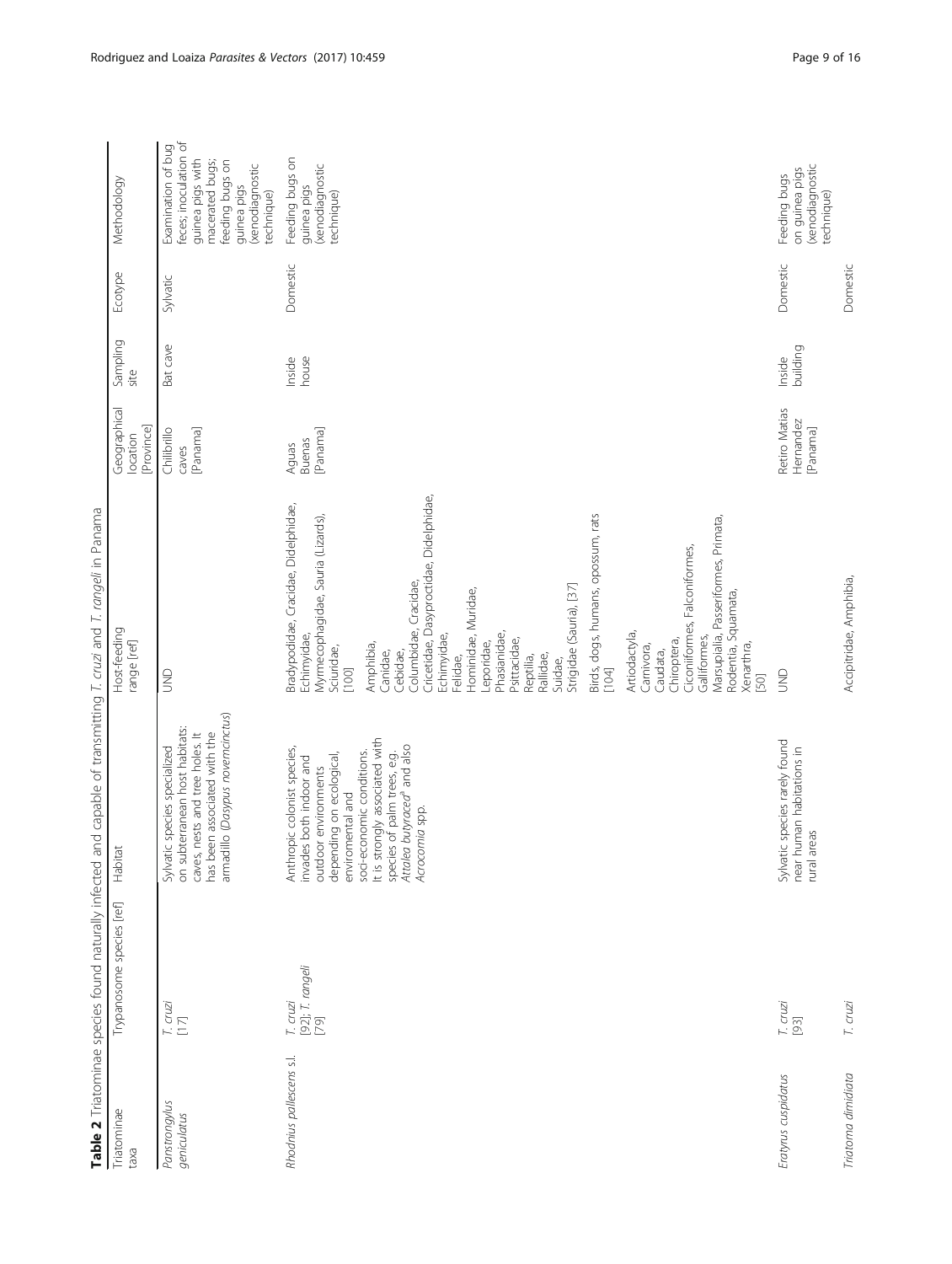|                                                                                        | Table 2 Triatominae species found naturally infected |                                                                                                                                                                            | and capable of transmitting T. cruzi and T. rangeli in Panama (Continued)                                                                                              |                                        |                      |          |                                                                                                             |
|----------------------------------------------------------------------------------------|------------------------------------------------------|----------------------------------------------------------------------------------------------------------------------------------------------------------------------------|------------------------------------------------------------------------------------------------------------------------------------------------------------------------|----------------------------------------|----------------------|----------|-------------------------------------------------------------------------------------------------------------|
| Triatominae<br>taxa                                                                    | Trypanosome species [ref]                            | Habitat                                                                                                                                                                    | Host-feeding<br>range [ref]                                                                                                                                            | Geographical<br>[Province]<br>location | Sampling<br>site     | Ecotype  | Methodology                                                                                                 |
|                                                                                        | $[94]$                                               | encountered around houses<br>in domestic animal shelters<br>species found occasionally<br>Sylvatic or semi-anthropic<br>indoor, but mainly                                 | Passeriformes, Phasianidae,<br>Felidae,<br>Hominidae, Leporidae,<br>Columbidae,<br>Psittacidae,<br>Cricetidae,<br>Ardeidae,<br>Canidae,<br>Vluridae,<br>Bovidae,<br>59 | [Panama]<br>Chorrera                   | house<br>Inside      |          | (xenodiagnostic<br>on guinea pigs<br>Feeding bugs<br>technique)                                             |
| Cavernicola<br>pilosa                                                                  | T. cruzi<br>[91]                                     | Sylvatic species associated<br>by various species of bats<br>with the caves inhabited                                                                                      | $\approx$                                                                                                                                                              | Panama City<br>[Panama]                | Bat cave             | Sylvatic | $\bar{\rm I}$                                                                                               |
| Triatoma<br>dispar                                                                     | T. cruzi<br>[23]                                     | old-growth type of forest<br>Sylvatic species found in<br>the canopy of mature                                                                                             | $\frac{D}{2}$                                                                                                                                                          | Cerro Quia<br>[Darien]                 | canopy<br>Forest     | Sylvatic | feces; inoculation of<br>Examination of bug<br>material from bugs<br>suspension of fecal<br>white mice with |
| rufotuberculatus<br>Panstrongylus                                                      | T. cruzi<br>[24]                                     | tree holes. It is often found<br>Sylvatic species, specializes<br>in pristine seasonal tropical<br>habitats: caves, nests and<br>on subterranean host<br>rainforest forest | $\frac{D}{2}$                                                                                                                                                          | Cerro Quia<br>[Darien]                 | canopy<br>Forest     | Sylvatic | feces; inoculation of<br>Examination of bug<br>material from bugs<br>suspension of fecal<br>white mice with |
| Panstrongylus<br>humeralis                                                             | T. cruzi<br>[25]                                     | specializes on subterranean<br>and tree holes. It has been<br>found sporadically around<br>host habitats: caves, nests<br>houses in rural areas<br>Sylvatic species that   | $\leq$                                                                                                                                                                 | Bayano Lake<br>[Panama]                | understory<br>Forest | Sylvatic | Inoculation of white<br>material from bugs<br>suspension of fecal<br>mice with                              |
| <sup>a</sup> Formerly known as Scheela zonensis<br>Undetermined: UND<br>Reference: ref |                                                      |                                                                                                                                                                            |                                                                                                                                                                        |                                        |                      |          |                                                                                                             |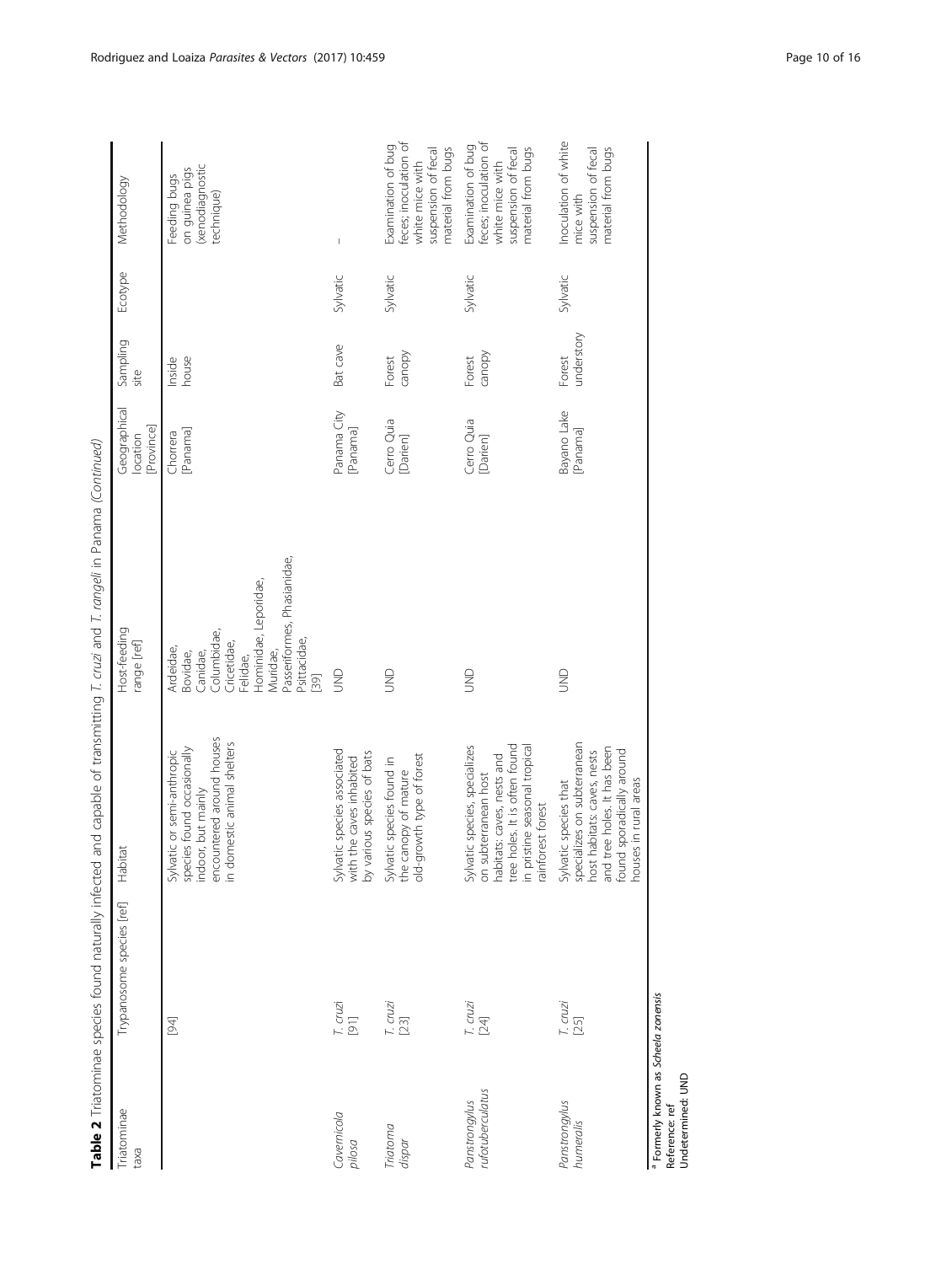mainly on *D. marsupialis* and humans, but it can also take blood from rodents, canines, felines, monkeys, reptiles, and wild/domestic birds (Table [2](#page-8-0)) [[37,](#page-13-0) [100](#page-14-0), [104\]](#page-14-0). Gottdenker et al. [\[49](#page-13-0)] proposed that host species spectra serving as food sources for R. pallescens vary as a function of habitat fragmentation, with Choleopus hoffmanni (i.e. two-toed sloth) being the primary host in areas of old-growth and secondary forests, and D. marsupialis being the primary host in forest-altered settings close to human settlements (Fig. [1\)](#page-4-0). Some researchers consider R. pallescens to be a forest specialist in Panama, but its opportunistic feeding behavior and a remarkable capacity to invade and adapt to different environmental conditions (including human-related niches) [[105\]](#page-14-0) confer it an advantage over other triatomines. This capacity allows it to flourish in both sylvatic and peridomestic areas, where wildlife and humans are the main sources of blood, correspondingly [[50\]](#page-13-0). Contrary to R. pallescens, T. dimidiata has not been commonly associated with palm trees, nor has it frequently been found indoors in Panama [\[45](#page-13-0)]. Christensen et al. [[39\]](#page-13-0) hypothesized that western populations of T. dimidiata feed mainly on humans, chickens, and dogs, but they do not seem to feed on D. marsupialis. However, some authors consider this finding to be erroneous and attribute it to low specificity by the precipitin test employed in previous studies. Although studies conducted in Panama provided a general view of the host-feeding ranges of R. pallescens and T. dimidiata, it is discernible that both species are catholic feeders that take blood from a large variety of vertebrates, probably depending on their availability and biomass, which in the peridomestic setting may be mostly rodents and humans [[37,](#page-13-0) [104, 106](#page-14-0), [107](#page-14-0)].

Sousa & Johnson [[70\]](#page-14-0) estimated T. cruzi infection rates of triatomines from central Panama to be between 3.1–21.5%. Vásquez et al. [\[103](#page-14-0)] used microscopy and reported 85.4 and 14.6% infection rates with T. cruzi and T. rangeli in R. pallescens, respectively. Calzada et al. [[101\]](#page-14-0) used molecular techniques and estimated the infection rates of R. pallescens with T. cruzi and T. rangeli at 72.7 and 40.0%, respectively. As expected, results obtained with molecular methods were superior to those obtained with microscopy, where only 27.3% of specimens tested positive for trypanosomes. In contrast, the infection rate of T. dimidiata with T. cruzi in Panama was significantly lower than that of R. pallescens, ranging between 13.5–17.7% [[22, 45](#page-13-0)]. Gottdenker et al. [\[49, 50](#page-13-0)] suggested that the infection rate of R. pallescens with T. cruzi is influenced by the degree of habitat fragmentation, which in turn determines host species composition and availability. They reported a higher infection rate of R. pallescens with T. cruzi in deforested and fragmented forest sites compared with more contiguous and less altered forest habitats. Future studies aiming to investigate T. cruzi infection rates and host-feeding ranges in Panamanian triatomines must control the degree of habitat alteration and for the availability of hosts as potential biases when assessing pathogen-vector-host interactions.

Rhodnius pallescens and T. dimidiata are both primary vectors of T. cruzi in Panama, but the former seems more important from an epidemiologic standpoint due to its greater degree of association with Attalea butyracea in rural communities of Panama [\[35](#page-13-0), [40](#page-13-0), [85](#page-14-0), [98](#page-14-0)]. Rural workers, "campesinos," in these settings use leafs (Pencas) of A. butyracea to assemble the roof of their shacks [[76](#page-14-0)], which might expedite invasion and also contribute to the spread of eggs, nymphs, and/or adults of R. pallescens. As a result, its genetic diversity is elevated by favoring gene flow among distantly located geographical populations [[72](#page-14-0)]. Triatoma dimidiata, in contrast, is the primary vector of T. cruzi under more sylvatic conditions, in woody areas of Panama, where human settlements are established inside old-growth or secondary forest patches, and its populations reach large numbers regardless of the absence of A. butyracea [\[22](#page-13-0), [45\]](#page-13-0). A trend of increasing forest degradation, suburbanization, and development of tourism in Panama indicates that a colonist species (i.e. disturbance tolerant) such as R. pallescens will continue to play a more prominent role in the transmission of T. cruzi than a forest specialist (i.e. disturbance intolerant) like T. dimidiata (Fig. [1](#page-4-0)). Other biologic attributes of R. pallescens supporting this view are high physiological plasticity, notable flight range by T. cruzi-infected individuals, and relatively short developmental time [[40,](#page-13-0) [87, 102, 105\]](#page-14-0).

#### Taxonomic status

Triatoma dimidiata and R. pallescens distribute extensively across the neotropics, but the former has a greater geographical distribution. Triatoma dimidiata most likely originated in northern Central America (i.e. Mexico and Guatemala) and colonized southward through Mesoamerica and northern South America, whereas R. pallescens originated in South America (i.e. Colombia and Ecuador) and colonized northward across Mesoamerica [[108](#page-14-0)–[110](#page-14-0)]. Both species experienced episodes of vicariance and secondary admixture in the past, and face considerable environmental variability across their ranges at present. Therefore, they depict substantial phenotypic variance in color, size, behavior, and various levels of molecular divergence in mitochondrial and nuclear loci [[105, 109, 111\]](#page-14-0). Several lines of evidence support the existence of at least three taxa within T. dimidiata (s.l.) (i.e. cryptic species complex), including T. dimidiata capitata, which is found in Panama and Colombia. Molecular divergence in T. dimidiata has been attributed to geographical range expansion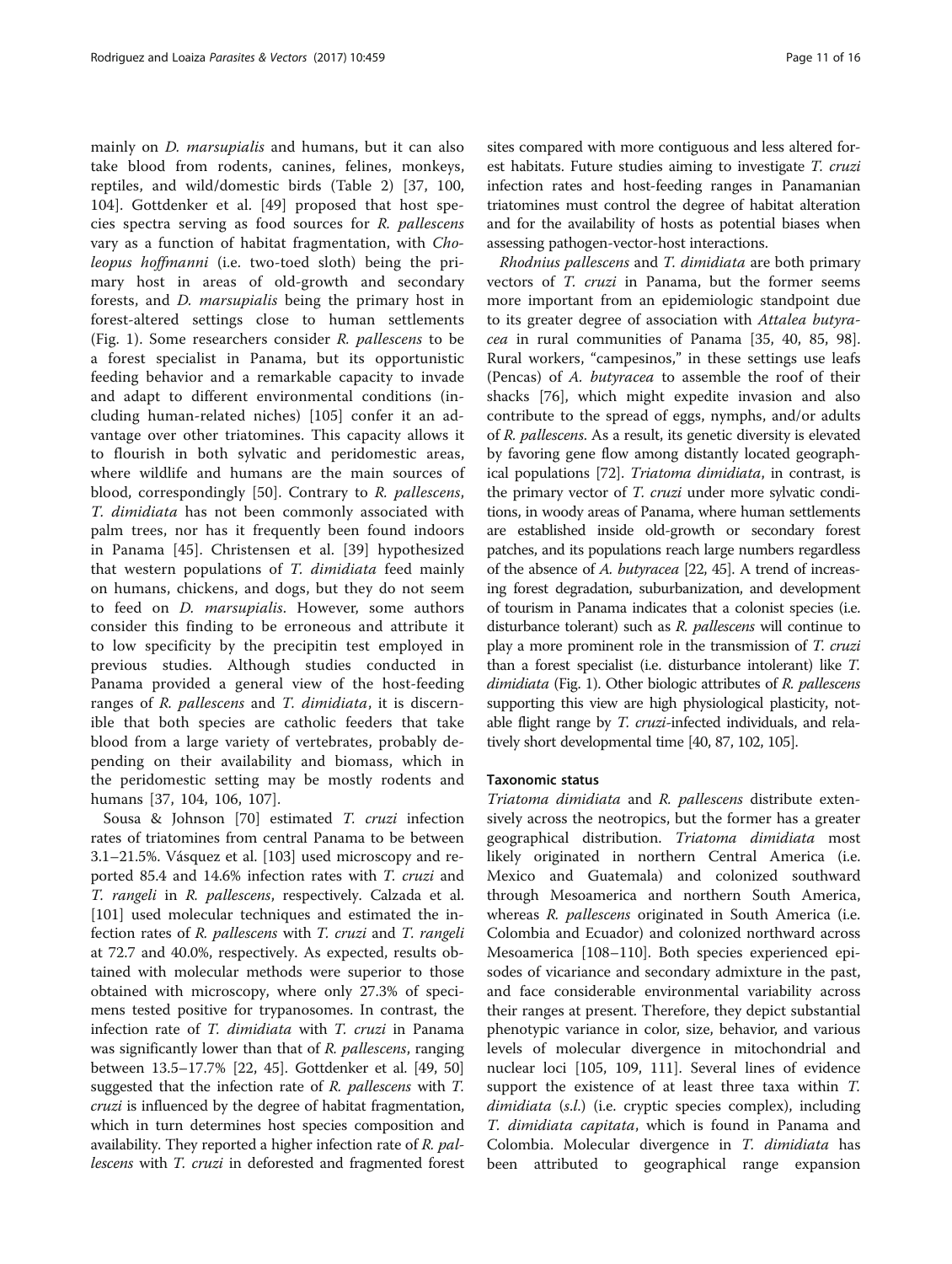following adaptation to local climatic conditions during its colonization of South America (e.g. Pleistocene climatic changes) or to more recent anthropogenic habitat degradation [[108](#page-14-0), [109](#page-14-0), [112\]](#page-15-0). Likewise, R. pallescens depicts significant population structure across Panama, Colombia and Ecuador [\[110\]](#page-14-0). Two molecular lineages and a putative sympatric sibling species, Rhodnius colombiensis, were predicted to occur between northern South America and Panama. Rhodnius pallescens may be a complex of two isomorphic species with different chromosomal attributes. Values of molecular divergence between lineages I and II of R. pallescens were similar to those between R. colombiensis and these lineages, suggesting a very close phylogenetic relationship and perhaps similar ecologic niche among these three sister taxa (e.g. sylvatic habitat). Diversification of R. pallescens (lineages I and II) was attributed to the formation of the Isthmus of Panama, vicariance, and subsequent range re-colonization [[110](#page-14-0)]. Studies about the population genetic structure and taxonomic status of R. pallescens and T. dimidiata capitata (i.e. the presence of additional cryptic evolutionary units) have not been conducted systematically across Panama, despite their potential to inform about the applicability of genetic vector control strategies.

## Prevention and control

Despite the ongoing expansion of CHD throughout ecologically altered areas of Panama, the Panamanian Ministry of Health (MINSA) does not consider this infection a priority in terms of control, limiting mitigation efforts to treat severe cases detected mostly by passive surveillance. Although the inattention to CHD by MINSA is likely due to the enzootic epidemiologic characteristic and chronic nature of CHD [[2\]](#page-12-0), some researchers attribute it to a significant degree of underreporting, and to the non-domiciliary behavior of R. pallescens in Panama [[101, 103\]](#page-14-0). For instance, Panamanian populations of R. pallescens are highly susceptible to deltamethrin and lambda-cyhalothrin, but it is impractical to implement pyrethroid residual spraying to kill a vector that does not reside indoors [[113\]](#page-15-0). CHD prevention and control programs in Panama must focus on putting into action an active surveillance program for accurate case detection. This program must also increase epidemiologic surveillance into unexplored areas of the countryside to detect new transmission foci [[44](#page-13-0), [45\]](#page-13-0). Recent work directed at CHD in Panama has highlighted the need to implement interdisciplinary approaches to prevent transmission, taking into account local changes in disease patterns due to anthropogenic and/or climatic changes, but actively involving community members in mitigation actions [\[2](#page-12-0), [107\]](#page-14-0). The implementation of educational programs targeting vulnerable communities can help to minimize risk by teaching people how to improve house quality using appropriate construction materials, thus helping them to reduce human-vector contact [[107](#page-14-0), [114](#page-15-0)].

## Future research agenda

Once an active surveillance program is put into place and underreporting of T. cruzi is no longer an issue, forthcoming research about CHD in Panama must center on identifying epidemiologic risk factors in endemic areas, including ecologic (i.e. landscape uses affecting major vectors and reservoirs of CHD), demographic (i.e. gender and age range in human populations), environmental (i.e. temperature, precipitation, forest cover, and seasonality) and social variables (i.e. level of poverty and occupation) that may be related to a higher infection risk under certain conditions. Moreover, spatial and temporal clusters of CHD must be defined using hotspot analysis, geographical information system (GIS) mapping techniques, or landscape genetics as having been done recently for other vector-borne diseases in Panama [[115\]](#page-15-0). Modeling the impact of climate change and/or forest alteration on the prevalence of T. cruzi can help to prevent future outbreaks. A recent study demonstrated the utility of the macro-ecological approach to better understand the spatial-temporal transmission dynamic of leishmaniasis in Panama [[116\]](#page-15-0), but similar work on CHD has not yet been conducted. In addition, there is a need for developing new and innovative strategies for vector control and more effective and less toxic drugs to treat infected people [\[72](#page-14-0), [74](#page-14-0)]. More specifically, scientific studies about population genetics and niche dynamics of major epidemiologic components of CHD (i.e. parasite-vector-host) are lacking in Panama. The taxonomic status of T. dimidiata capitata and R. pallescens must be further evaluated, as well as possible differences in vector bionomic or insecticide resistance profiles among different subpopulations (e.g. lineages or sister taxa) of these vectors [[117\]](#page-15-0). In addition, no systematic study of the distribution of vector and non-vector triatomines or about inter-specific competition among triatomine species has ever been conducted in the country. Tourism is growing in Panama, and certain real estate developments use A. butyracea and other species of palm trees (i.e. Acrocomia sp.) for esthetic purposes, which could potentially open new niches for some triatomine species [[98](#page-14-0)]. It is also necessary to investigate the role of recurrent infections with T. rangeli on CHD transmission in Panama because this sympatric parasite greatly decreases the fitness of R. pallescens. These and other topics must be tackled to understand the evolutionary potential of CHD under an increasing scenario of climate change and urbanization.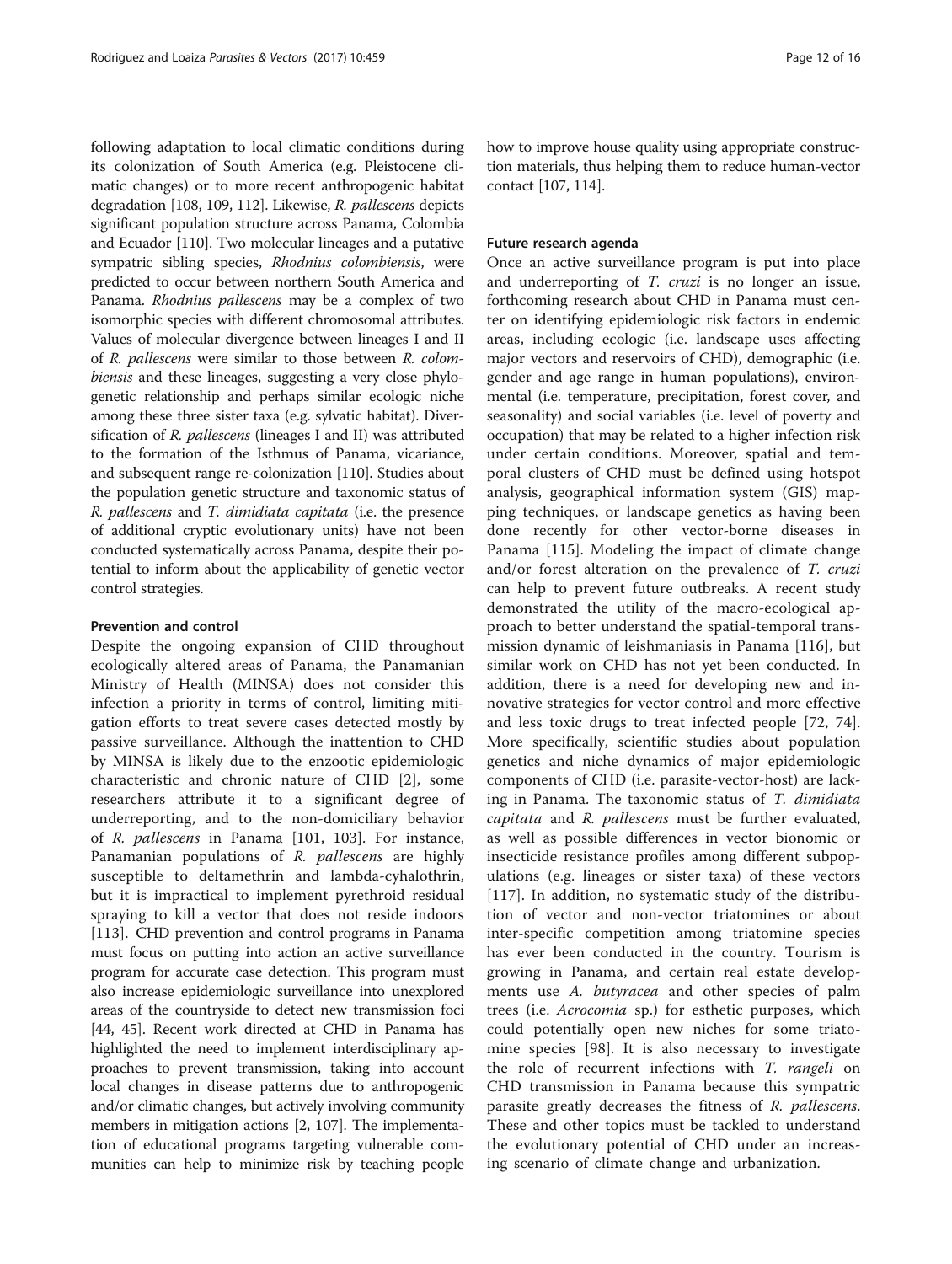## <span id="page-12-0"></span>Conclusions

Extensive ecological and epidemiological investigation about CHD has been undertaken in Panama since the beginning of last century, and several generations of Panamanian scientists have been involved in these efforts. Furthermore, lately there has been a growing interest in investigating CHD in Panama, and a new theoretical approach linking anthropogenic degradation of forest ecosystems with CHD emergence has been implemented. However, very few attempts have been made in Panama to integrate all this information into prevention and mitigation actions for CHD control [\[118](#page-15-0)–[120](#page-15-0)]. The first logical step in planning effective strategies to prevent and manage CHD expansion across the country is to summarize existing information on scientific research. Here we make progress toward this end, reviewing knowledge about the ecology and epidemiology of CHD since the 1930s. Seemingly easy and yet challenging at once, this task is often neglected in countries with a rich history of research in tropical medicine, where past scientific information is no longer read by newer generations of scientists and might be scattered or lost [\[118](#page-15-0), [120\]](#page-15-0). This might be the case in Panama, where no review article has ever been written in English about CHD, despite the rich history of scientific investigations on this neglected vector-borne infection. As a philosophical conclusion, we posit that scientific research about CHD must continue in Panama, and will prove to be the best weapon to lessen transmission risk in endemic areas. However, the government should make it a public health priority and establish an effective active surveillance program as the first step to mitigating this problem [[107](#page-14-0), [118](#page-15-0), [120\]](#page-15-0). Finally, future research plans about CHD in Panama must continue using community ecology and hypothesis testing as the primary instruments to understand the overlooked complexity of this disease system better. For now, this is a more realistic approach than the pattern of discovery/data reporting type of research, and it will result in the generation of valid scientific information that could be used to design integrated and effective mitigation strategies. We hope that our review article will contribute to the very first step of this crucial goal, as it provides a summary of information on ecologic and epidemiologic research, which along with knowledge about the impact of anthropogenic habitat alterations and climate change into CHD transmission will help to diminish the burden of this neglected tropical infection in Panama.

# Additional file

[Additional file 1: Table S1.](dx.doi.org/10.1186/s13071-017-2380-5) References concerning the ecology and epidemiology of American trypanosomiasis or Chagas Disease, in Panama. (XI SX 497 kb)

#### Abbreviations

CHD: Chagas disease; CTFS: Center for Tropical Forest Science; DNA: Deoxyribonucleic acid; DTU: Discrete typing units; GIS: Geographical information system; INDICASAT-AIP: Instituto de Investigaciones Científicas y Servicios de Alta Tecnología; MINSA: Panamanian Ministry of Health; PCR: Polymerase chain reaction; SNI: National System of Investigation; STRI: Smithsonian Tropical Research Institute

#### Acknowledgements

We express gratitude to Julio Rodríguez Lascano for helping to generate the sketch on Fig. [1](#page-4-0). We also want to thank Dr Matthew J. Miller from the University of Oklahoma for providing valuable remarks to our work. Dr Yves Basset from the CTFS Arthropod Initiative at STRI facilitated the specimens of P. humeralis and E. cuspidatus used in Fig. [1](#page-4-0). Jose Alejandro Ramirez Silva, also from STRI, provided the rest of specimens used in Fig. [1](#page-4-0) (e.g. T. dimidiata, T. dispar, P. rufotuberculatus, P. geniculatus and R. pallescens), from his personal collection. Finally, we want to acknowledge the encouraging comments from three anonymous reviewers, which improved the clarity, quality and impact of our manuscript.

#### Funding

Financial support was provided by the Instituto de Investigaciones Científicas y Servicios de Alta Tecnología (INDICASAT-AIP) and the Smithsonian Tropical Research Institute (STRI). The Secretariat for Science, Technology and Innovation of Panama (SENACYT), through the research grants ITE11–015 and COL11–044 and the National System of Investigation (SNI), supports research activities by JRL. Financial support for IGR comes from various student fellowships including SNI and the Fundación Benéfica Deveaux.

#### Availability of data and materials

Not applicable.

#### Authors' contributions

Both authors read and approved the final manuscript.

## Ethics approval and consent to participate

Not applicable.

## Consent for publication

Not applicable.

#### Competing interests

The authors declare that they have no competing interests.

#### Publisher's Note

Springer Nature remains neutral with regard to jurisdictional claims in published maps and institutional affiliations.

#### Author details

<sup>1</sup>Instituto de Investigaciones Científicas & Servicios de Alta Tecnología, Ciudad del Saber, República de Panamá. <sup>2</sup>Smithsonian Tropical Research Institute, Balboa Ancón, Republic of Panama. <sup>3</sup> Programa Centroamericano de Maestría en Entomología, Universidad de Panamá, Panamá, República de Panamá.

### Received: 6 March 2017 Accepted: 14 September 2017 Published online: 10 October 2017

#### References

- 1. Chagas C. Nova tripanozomiaze humana: estudos sobre a morfolojia e o ciclo evolutivo do Schizotrypanum cruzi n. gen., n. sp., ajente etiolojico de nova entidade morbida do homem. Mem Inst Oswaldo Cruz. 1909;1:159–18.
- 2. Telleria J, Tibayreng M. American trypanosomiasis Chagas disease: one hundred years of research. 1st ed. Amsterdam: Elsevier; 2010.
- 3. Gourbière S, Dorn P, Tripet F, Dumonteil E. Genetics and evolution of triatomines: from phylogeny to vector control. Heredity. 2012;108:190–202. 4. Steverding D. The history of Chagas disease. Parasit Vectors. 2014;7:317.
- 
- 5. Bern C. Chagas Disease N Engl J Med. 2015;373:5.
- 6. Chaniotis B. Outline of principal diseases transmitted by insects in Panama. Rev Med Panamá. 1987;12:0379–1623.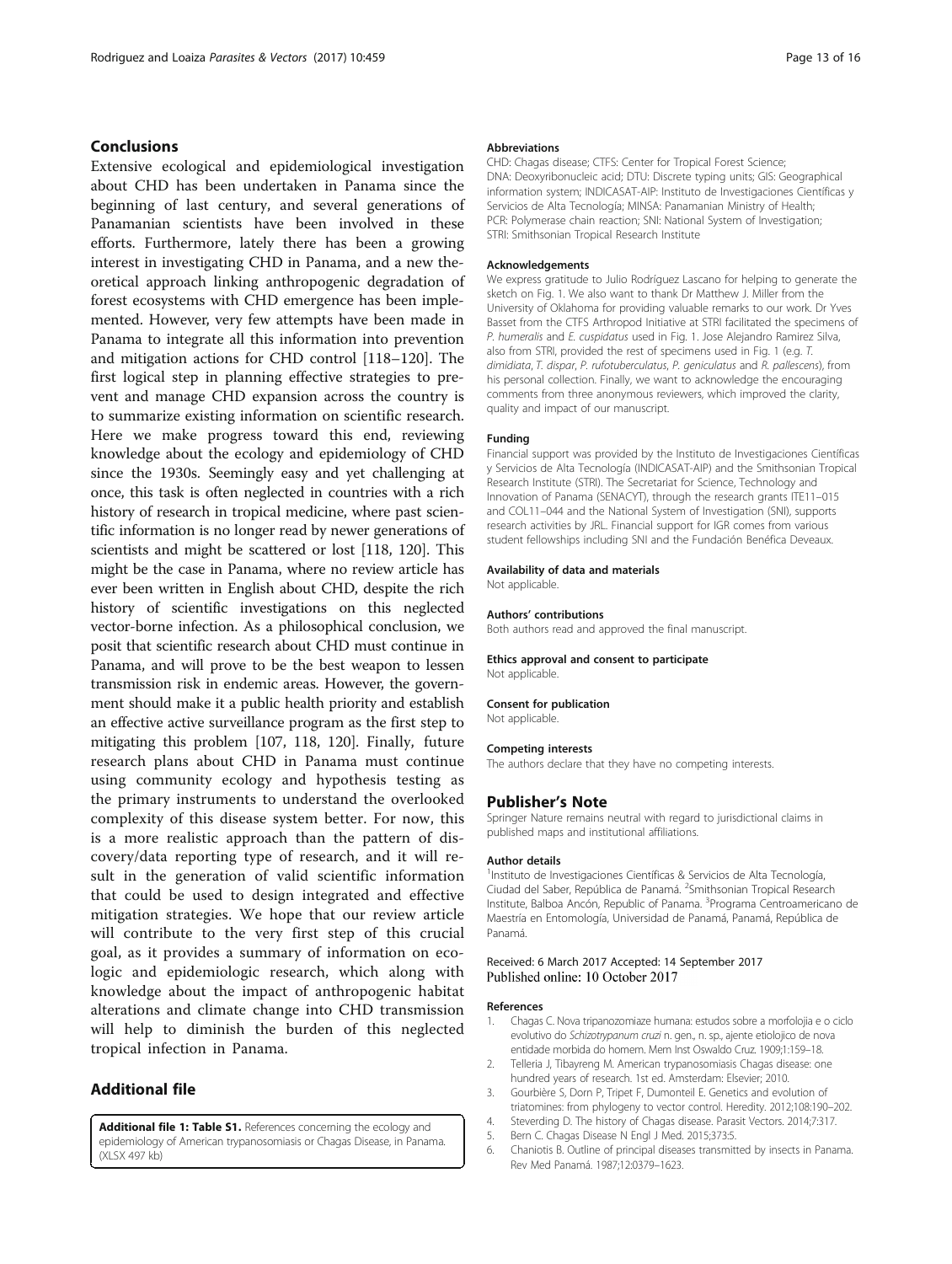- <span id="page-13-0"></span>7. Hotez P, Woc-Colburn L, Bottazzi M. Neglected tropical diseases in Central America and Panama: review of their prevalence, populations at risk and impact on regional development. Int J Parasitol. 2014;44:597–03.
- 8. World Health Organization. Chagas disease (American trypanosomiasis), World Health Organ Fact Sheet. 2015;340. [http://www.who.int/mediacentre/](http://www.who.int/mediacentre/factsheets/fs340/en) [factsheets/fs340/en/](http://www.who.int/mediacentre/factsheets/fs340/en). Accessed 14 Oct 2014.
- 9. Darling S. Equine trypanosomiasis in the canal zone. Bull Soc Pathol Exot. 1910;3:381–4.
- 10. Teague O, Clark H. A trypanosome of Panamanian cattle and a method for concentrating trypanosomes in peripheral blood. J Infect Dis. 1918;22:154–8.
- 11. Johnson C. Bovine trypanosomiasis in Panama. Am J Trop Med Hyg. 1941; 21:289–97.
- 12. Everard C, Sousa O. Recovery of Trypanosoma forattinii Coutinho and Trypanosoma pattoli from a Trinidadian rodent. Rev Saúde Públ. 1972;6:283–5.
- 13. Sousa O, Rossan R, Berg D. The prevalence of trypanosomes and microfilariae in Panamanian monkeys. Am J Trop Med Hyg. 1974;23:862–8.
- 14. Miguel-Pinto C, Kalko E, Cottontail I, Wellinghausen N, Cottontail V. TcBat a bat-exclusive lineage of Trypanosoma cruzi in the Panama Canal zone, with comments on its classification and the use of the 18S rRNA gene for lineage identification. Infect Genet Evol. 2012;12:1328–32.
- 15. Cottontail V, Kalko E, Cottontail I, Wellinghausen N, Tschapka M, Perkins S, et al. High local diversity of Trypanosoma in a common bat species, and implications for the biogeography and taxonomy of the T. cruzi clade. PLoS One. 2014;9:e108603.
- Miller J. Chagas disease in Panama: report of three cases. South Med J. 1931;24:645–7.
- 17. Clark H, Dunn L. Experimental studies on Chagas disease in Panama. Am J Trop Med Hyg. 1932;12:49–77.
- 18. De Coursey E. The first fatal case of Chagas disease observed on the isthmus of Panama. Am J Trop Med Hyg. 1935;15:33–9.
- 19. Johnson C, De Rivas G. Six new cases of Chagas disease in Panama with review of previous cases. Am J Trop Med Hyg. 1935;16:47–57.
- 20. Johnson C. Cardiac changes in dogs experimentally infected with Trypanosoma cruzi. Am J Trop Med Hyg. 1938;18:197–206.
- 21. Johnson C, Kelser R. The incidence of Chagas disease in Panama as determined by the complement fixation test. Am J Trop Med Hyg. 1937;17:385–92.
- 22. Sousa O, Johnson C. Frequency and distribution of Trypanosoma cruzi and Trypanosoma rangeli in the Republic of Panama. Am J Trop Med Hyg. 1971;20:405–10.
- 23. Sousa O, Galindo P. Natural infections of Triatoma dispar (lent 1950) with Trypanosoma cruzi in Panama. Am J Trop Med Hyg. 1972;21:293–5.
- 24. Sousa O. Anotaciones sobre la enfermedad de Chagas en Panamá. Frecuencia y distribución de Trypanosoma cruzi y Trypanosoma rangeli. Rev Biol Trop. 1972;20:167–79.
- 25. Sousa O, Adames A. Geographical extension in a new ecological association of Panstrongylus humeralis (Hemiptera: Reduviidae), natural host of Trypanosoma cruzi in Panamá. J Med Entomol. 1977;13:748–9.
- 26. Sousa O, Herman C. Blood parasites of birds from Chiriquí and Panama provinces in the Republic of Panama. J Wildl Dis. 1982;18:205–21.
- 27. Sousa O. Isolation and amplification techniques. Rev Soc Bras Med Trop. 1985;18:23–7.
- 28. Blandón R, Guevara J, Johnson C. Tránsito esofágico en pacientes con enfermedad de Chagas en Panamá. Arch Gastroenterología. 1969;6:189–96.
- 29. Johnson C, Edgcomb J, Kinney R. Chagasic myocardiopathy. N Engl J Med. 1971;285:1262.
- 30. Edgcomb J, Walker D, Johnson C. Pathological features of Trypanosoma cruzi infections of Rattus rattus. Arch Pathol Lab Med. 1973;96:36–9.
- 31. Wood D. Trypanosoma cruzi: fatty acid metabolism in vitro. Exp Parasitol. 1975;37:60–6.
- 32. Wood D, Sousa O. Trypanosoma cruzi: effects of Rhodnius prolixus extracts on in vitro development. Rev Inst Med Trop São Paulo. 1976;18:93–6.
- 33. Blandón R, Guevara J, Johnson C. Enfermedad de Chagas aguda en niños. Sintomatología y tratamiento Rev Med Panamá. 1976;1
- 34. Blandón R, Johnson C, Leandro I, Acuna E. Chagas disease in children. Pediatr Cardiol. 1981;4:614–8.
- 35. Méndez E, Sousa O. Identificación y distribución de los triatominos de Panamá (Hemiptera: Reduviidae: Triatominae). Rev Med Panamá. 1979;4:258–80.
- 36. Dujardin JP, Schofield CJ, Panzera F. Los vectores de la Enfermedad de Chagas. Academie Royale des Sciences D'Outre-Mer: Bruxelles; 2002.
- 37. Christensen H, De Vásquez A. Host feeding profiles of Rhodnius pallescens (Hemiptera: Reduviidae) in rural villages of central Panama. Am J Trop Med Hyg. 1981;30:278–83.
- 38. Sousa O, Wolda H, Batista F. Triatominos encontrados en el ambiente silvestre de la Isla Barro Colorado. Rev Med Panamá. 1983;8:50–5.
- 39. Christensen H, Sousa O, De Vásquez A. Host feeding profiles of Triatoma dimidiata in peridomestic habitats of western Panama. Am J Trop Med Hyg. 1988;38:477–9.
- 40. Méndez E, Sousa O, Turner A. Caracterización biológica y ecológica de los triatominos panameños (Hemiptera: Reduviidae). Scientia. 1997;12:7–66.
- 41. Saldaña A, Sousa O, Örn A. Virulence clones from Panama: humoral immune responses and antigenic cross-reactions with Trypanosoma rangeli in experimentally infected mice. Scand J Immunol. 1995;42:644–50.
- 42. Vásquez J, Krusnell J, Sousa O, Harris R. Serological diagnosis of Trypanosoma rangeli infected patients. A comparison of different methods and its implications for the diagnosis of Chagas disease. J Immunol. 1997;45:322–30.
- 43. Brandao A, Samudio F, Fernández O, Calzada J, Sousa O. Genotyping of Panamanian Trypanosoma cruzi stocks using the calmodulin 3'UTR polymorphisms. Parasitol Res. 2007;102:523–6.
- 44. Calzada J, Pineda V, Garisto J, Samudio F, Santamaría A, Saldaña A. Short report: human trypanosomiasis in the eastern region of the Panama province: new endemic areas for Chagas disease. Am J Trop Med Hyg. 2010; 82:580–2.
- 45. Saldaña A, Pineda V, Martínez I, Santamaría A, Miranda A, Calzada J. A new endemic focus of Chagas disease in the northern region of Veraguas Province, Western Half Panama, Central America. Plos One. 2012;7:e34657.
- 46. Bradford HA. The environment and disease: association or causation? Proc R Soc Med. 1965;58(5):295–300.
- 47. Bain L, Awah P. Eco-epidemiology: challenges and opportunities for tomorrow's epidemiologists. Pan Afr Med J. 2014;17:317.
- 48. Johnson PTJ, De Roode JC, Andy F. Why infectious disease research needs community ecology. Science. 2015;4:349(6252).
- 49. Gottdenker N, Calzada J, Saldaña A, Carrol R. Association of anthropogenic land use change and increased abundance of the Chagas disease vector Rhodnius pallescens in a rural landscape of Panama. Am J Trop Med Hyg. 2011;84:70–7.
- 50. Gottdenker N, Chaves L, Calzada J, Saldaña A, Carrol R. Host life history strategy, species diversity, and habitat influence Trypanosoma cruzi vector infection in changing landscapes. PLoS Negl Trop Dis. 2012;6:1–11.
- 51. Dutari L, Loaiza J. American cutaneous leishmaniasis in Panama: a historical review of entomological studies on anthropophilic Lutzomyia sand fly species. Parasit Vectors. 2014;7:218.
- 52. La conjuntivitis schizotripanosómica unilateral. Mision de Estudios de Patologia Regional Argentina (MEPRA). 1935;22:16–25.
- 53. Calero C. Clinical forms of the chronic type of Chagas disease, observed in the isthmus of Panama. Arch Med Panameños. 1963;12:3–7.
- 54. Blandón R. The clinical experience in Panama with metronidazole in treating Chagas' disease in the acute and chronic phases. Rev Med Panamá. 1993;18:0379–1623.
- 55. Johnson C. The 32nd annual report of the Gorgas Memorial Laboratory. Washington D.C.: U.S. Gov. Printing Office. 1960:12.
- 56. Johnson C, Sabonge R, Gálvez A, Pinilla C. Tránsito esofágico en enfermos con tripanosomiasis americana. Arch Med Panameños. 1962;11:93.
- 57. Blandón R, Edgcomb J, Guevara F, Johnson C. Electrocardiographic changes in Panamanian Rattus rattus naturally infected by Trypanosoma cruzi. Am Heart J. 1974;88:758–64.
- 58. Briones M, Souto R, Stolf B, Zingales B. The evolution of two Trypanosoma cruzi subgroups inferred from rRNA genes can be correlated with the interchange of American mammalian faunas in the Cenozoic and has implications to pathogenicity and host specificity. Mol Biochem Parasitol. 1999;104:219–32.
- 59. Yeo M, Acosta N, Llewellyn M, Sánchez H, Adamson S, Miles G, et al. Origins of Chagas disease: Didelphis species are natural hosts of Trypanosoma cruzi I and armadillos hosts of Trypanosoma cruzi II, including hybrids. Int J Parasitol. 2005;35:225–33.
- 60. Sousa O, Samudio F, Juncá C, Calzada J. Molecular characterization of human Trypanosoma cruzi isolates from endemic areas in Panamá. Mem Inst Oswaldo Cruz. 2006;101:455–7.
- 61. Samudio F, Ortega E, Saldaña A, Calzada J. A Predominance of Trypanosoma cruzi I among Panamanian sylvatic isolates. Acta Trop. 2007;101:178–81.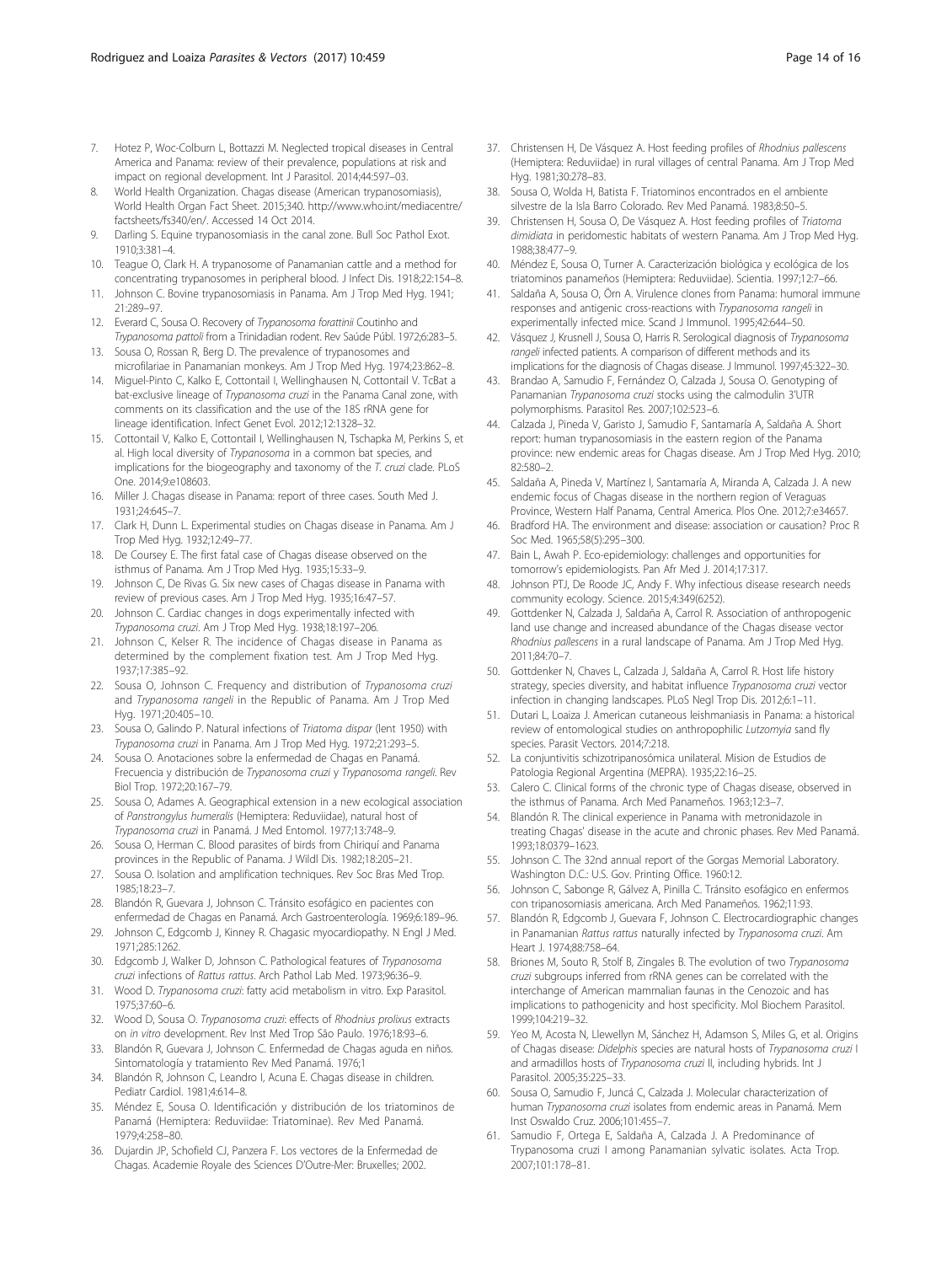- <span id="page-14-0"></span>62. Ruíz R, De León M, Matta V, Reyes P, López R, Jay D, et al. Trypanosoma cruzi isolates from Mexican and Guatemalan acute and chronic chagasic cardiopathy patients belong to Trypanosoma cruzi I. Mem Inst Oswaldo Cruz. 2005;100:281–3.
- 63. Zingales B, Andrade S, Briones M, Campbell D, Chiari E, Fernandes O, et al. A new consensus for Trypanosoma cruzi intraspecific nomenclature: second revision meeting recommends TcI to TcVI. Mem Inst Oswaldo Cruz. 2009; 104:1051–4.
- 64. Ramírez J, Guhl F, Rendón L, Rosas F, Marin-Neto J, Morillo C. Chagas cardiomyopathy manifestations and Trypanosoma cruzi genotypes circulating in chronic chagasic patients. PLoS Negl Trop Dis. 2010; 4(11):e899.
- 65. Carrasco H, Segovia M, Llewellyn M, Morocoima A, Urdaneta-Morales S, Martínez C, et al. Geographical distribution of Trypanosoma cruzi genotypes in Venezuela. PLoS Negl Trop Dis. 2012;6(6):e1707.
- 66. Kelser R. A complement-fixation test for Chagas disease employing an artificial culture antigen. Am J Trop Med Hyg. 1936;16:405–15.
- 67. Sousa O, Johnson C. Prevalence of Trypanosoma cruzi and Trypanosoma rangeli in triatomines (Hemiptera: Reduviidae) collected in the Republic of Panama. Am J Trop Med Hyg. 1973;22:18–23.
- 68. Kreutzer R, Sousa O. Biochemical characterization of Trypanosoma spp. by isozyme electrophoresis. Am J Trop Med Hyg. 1981;30:308–17.
- 69. Coura J, De Castro S. A critical review on Chagas disease chemotherapy. Mem Inst Oswaldo Cruz. 2002;97:3–24.
- 70. Rocha M, Teixeira M, Ribeiro A. An update on the management of Chagas cardiomyopathy. Expert Rev Anti-Infect Ther. 2007;5:727–43.
- 71. Soeiro M, Dailyri A, Silva C, Batista D, Souza E, Oliveira G, et al. Experimental chemotherapy for Chagas disease: 15 years of research contributions through in vivo and in vitro studies. Mem Inst Oswaldo Cruz. 2009;104:301–10.
- 72. Romanha A, Lisboa S, Correia M, Lannes-Vieira B, Zani C, Spadafora C, et al. In vitro and in vivo experimental models for drug screening and development for Chagas disease. Mem Inst Oswaldo Cruz. 2010;105:233–8.
- 73. Martínez-Luis S, Gómez J, Spadafora C, Guzmán H, Gutiérrez M. Antitrypanosomal allkaloids from the marine bacterium Bacillus pumilus. Molecules. 2012;17:11146–55.
- 74. López D, Cherigo L, Spadafora C, Loza-Mejía M, Martínez-Luis S. Phytochemical composition, antiparasitic and α-glucosidase inhibition activities from Pelliciera rhizophorae. Chem Cent J. 2015;9:53.
- 75. Whitlaw J, Chaniotis B. Palm tree and Chagas disease in Panama. Am J Trop Med Hyg. 1978;27:873–81.
- 76. Aguilar S, Condit R. Use of native tree species by a Hispanic community in Panama. Econ Bot. 2001;55:223–35.
- 77. Aguiar A, Tabarelli M. Edge effects and seedling bank depletion: the role-played by the early successional palm Attalea oleifera (Arecaceae) in the Atlantic Forest. Biotropica. 2009;42:158–66.
- 78. Pifano F, Mayer M. Hallazgo de formas evolutivas del Trypanosoma rangeli en el jugo de la trompa de Rhodnius prolixus de Venezuela. Arch Venez Med Trop Parasitol Med. 1949;2:153–8.
- 79. Zeledón R. Trypanosoma rangeli en glándulas salivales de Rhodnius pallescens de Panamá. Rev Biol Trop. 1965;13:157–9.
- 80. Jaffe L. Chagas' disease in Bocas del Toro, Panama: a pilot study. Am J Trop Med Hyg. 1960;63:0022–5304.
- 81. Zúñiga C, Palau T, Penin P, Gamallo C, De Diego J. Protective effect of Trypanosoma rangeli against infections with a highly virulent strain of Trypanosoma cruzi. Tropical Med Int Health. 1997;2:482–7.
- 82. Palau M, Mejía A, Vergara U, Zúñiga C. Action of Trypanosoma rangeli in infections with virulent Trypanosoma cruzi populations. Mem Inst Oswaldo Cruz. 2003;98:543–8.
- 83. The 37th annual report of the Gorgas Memorial Laboratory. Washington D. C.: U.S. Gov. Printing Office; 1966. p. 51.
- 84. Walton B, Sousa O. Trypanosomes of the lesser anteater, Tamandua tetradactyla from Panama. J Parasitol. 1967;53:956–61.
- 85. Pipkin A. Domiciliary reduviid bugs and the epidemiology of Chagas disease in Panama (Hemiptera: Reduviidae: Triatominae). J Med Entomol. 1968;5:107–24.
- 86. Hollingsworth T, Emily R, Roy M, Katherine A, Sarah B, María-Gloria B, et al. Quantitative analyses and modeling to support achievement of the 2020 goals for nine neglected tropical diseases. Parasit Vectors. 2015;8:630.
- 87. Cecere M, Gurtler R, Chuit R, Cohen J. Effects of chickens on the prevalence of infestation and population density of Triatoma infestans in rural houses of north-west Argentina. Med Vet Entomol. 1997;11:383–8.
- 88. Calzada J, Pineda V, Saldaña A, Monfante I, Santamaria A, Gottdenker N, et al. Prevalence of trypanosome infections in dogs from Chagas disease endemic regions in Panama, Central America. Vet Parasitol. 2011;178:360–3.
- 89. Saldaña A, Calzada J, Pineda V, Perea M, Rigg C, González K, et al. Risk factors associated with Trypanosoma cruzi exposure in domestic dogs from a rural community in Panama. Mem Inst Oswaldo Cruz. 2015;110:936–44.
- 90. Sousa O, Dawson G. Trypanosome infections in the marmoset (Saguinus geoffroyi) from the Panama Canal zone. Am J Trop Med Hyg. 1976;25:407-9.
- 91. Méndez E. Insectos y otros artrópodos de importancia médica y veterinaria. Impresora Pacífico, S.A: Panamá, República de Panamá; 1999.
- Dunn L. A natural infection of Trypanosoma cruzi Chagas found in Rhodnius pallescens Barber in Panama. Am J Trop Med Hyg. 1933;13:471–3.
- 93. Dunn L. Notes on the reduviid bug, Eratyrus cuspidatus Stal., naturally infected with Trypanosoma cruzi Chagas found in Panama. Am J Trop Med Hyg. 1934;14:291–2.
- Rozeboom L. Triatoma dimidiata Latr. Found naturally infected with Trypanosoma cruzi Chagas in Panama. Am J Trop Med Hyg. 1936;16:481–4.
- 95. Hashimoto K, Schofield C. Elimination of Rhodnius prolixus in Central America. Parasit Vectors. 2012;5:45.
- 96. Champion G. Insecta Rhynchota. Hemiptera-Heteroptera Biologia Centrali Americana Rhynchota. 1899;2:229–43.
- 97. Usinger R. The Triatominae of North and Central America and the West Indies and their public health significance. Public Health Bull. 1944;288:81.
- 98. Abad-Franch F, Lima M, Sarquis O, Gurgel-Gonçalves R, Sánchez-Martín M, Calzada J, et al. On palms, bugs, and Chagas disease in the Americas. Acta Trop. 2015;151:126–41.
- 99. Jurberg J, Galvao C, Noireau F, Carcavallo R, Silva Rocha D, Lent H. Uma iconografia dos Triatomíneos: une iconografie des Triatomes (Hemiptera: Reduviidae). Rio de Janeiro: Co-edição IRD Editions e Editora Gama Filho; 2005.
- 100. Christensen H, Vásquez A, Chaniotis B, Whitlan J. Sylvatic hosts of Rhodnius pallescens (Hemiptera: Reduviidae) nymphs in the Panama Canal zone. J Med Entomol. 1980;17:182.
- 101. Calzada J, Pineda V, Montalvo E, Alvarez D, Santamaria A, Samudio F, et al. Human trypanosome infection and the presence of intradomicile Rhodnius pallescens in the western border of the Panama Canal. Panama Am J Trop Med Hyg. 2006;74:762–5.
- 102. Castro L, Peterson J, Saldaña A, Perea M, Calzada J, Pineda V, et al. Flight behavior and performance of Rhodnius pallescens (Hemiptera: Reduviidae) on a tethered flight mill. J Med Entomol. 2014;51:1010–8.
- 103. Vásquez A, Samudio F, Saldaña A, Paz H, Calzada J. Eco-epidemiological aspects of Trypanosoma cruzi, Trypanosoma rangeli and their vector (Rhodnius pallescens) in Panamá. Rev Inst Med Trop. 2004;46:217–22.
- 104. Pineda V, Montalvo E, Alvarez D, Santamaria A, Saldaña A, Calzada J. Feeding source and trypanosome infection index of Rhodnius pallescens in a Chagas disease endemic area of Amador County, Panama. Rev Inst Med Trop. 2008;50:113–6.
- 105. Arboleda S, Gorla D, Porcasi X, Saldaña A, Calzada J, Jaramillo-O N. Development of a geographical distribution model of Rhodnius pallescens (Barber, 1932) using environmental data recorded by remote sensing. Infect Genet Evol. 2009;9:441–8.
- 106. Navia-Gine W, Loaiza JR, Miller M. Mosquito-host interactions during and after an outbreak of equine viral encephalitis in eastern Panama. PLoS One. 2013;8:e1788.
- 107. Ricardo EG, Yadon ZE. Eco-bio-social research on community-based approaches for Chagas disease vector control in Latin America. Trans R Soc Trop Med Hyg. 2015;109:91–8.
- 108. Bargues M, Klisiowics D, Gonzalez-Candelas F, Ramsey J, Monroy C, Ponce C, et al. Phylogeography and genetic variation of Triatoma dimidiata, the main Chagas disease vector in Central America, and its position within the genus Triatoma. PLoS Negl Trop Dis. 2008;2:e233.
- 109. Monteiro F, Peretolchina T, Lazoski C, Harris K, Dotson E, Abad-Franch F, et al. Phylogeographic pattern and extensive mitochondrial DNA divergence disclose a species complex within the Chagas disease vector Triatoma dimidiata. PLoS One. 2013;8:e70974.
- 110. Diaz S, Panzera F, Jaramillo-O N, Pérez R, Fernández R, Vallejo G, et al. Genetic, cytogenetic and morphological trends in the evolution of the Rhodnius (Triatominae: Rhodniini) trans-Andean group. PLoS One. 2014;9:e87493.
- 111. Gomez-Palacio A, Triana O. Molecular evidence of demographic expansion of the Chagas disease vector Triatoma dimidiata (Hemiptera, Reduviidae, Triatominae) in Colombia. PLoS Negl Trop Dis. 2014;8:e2734.